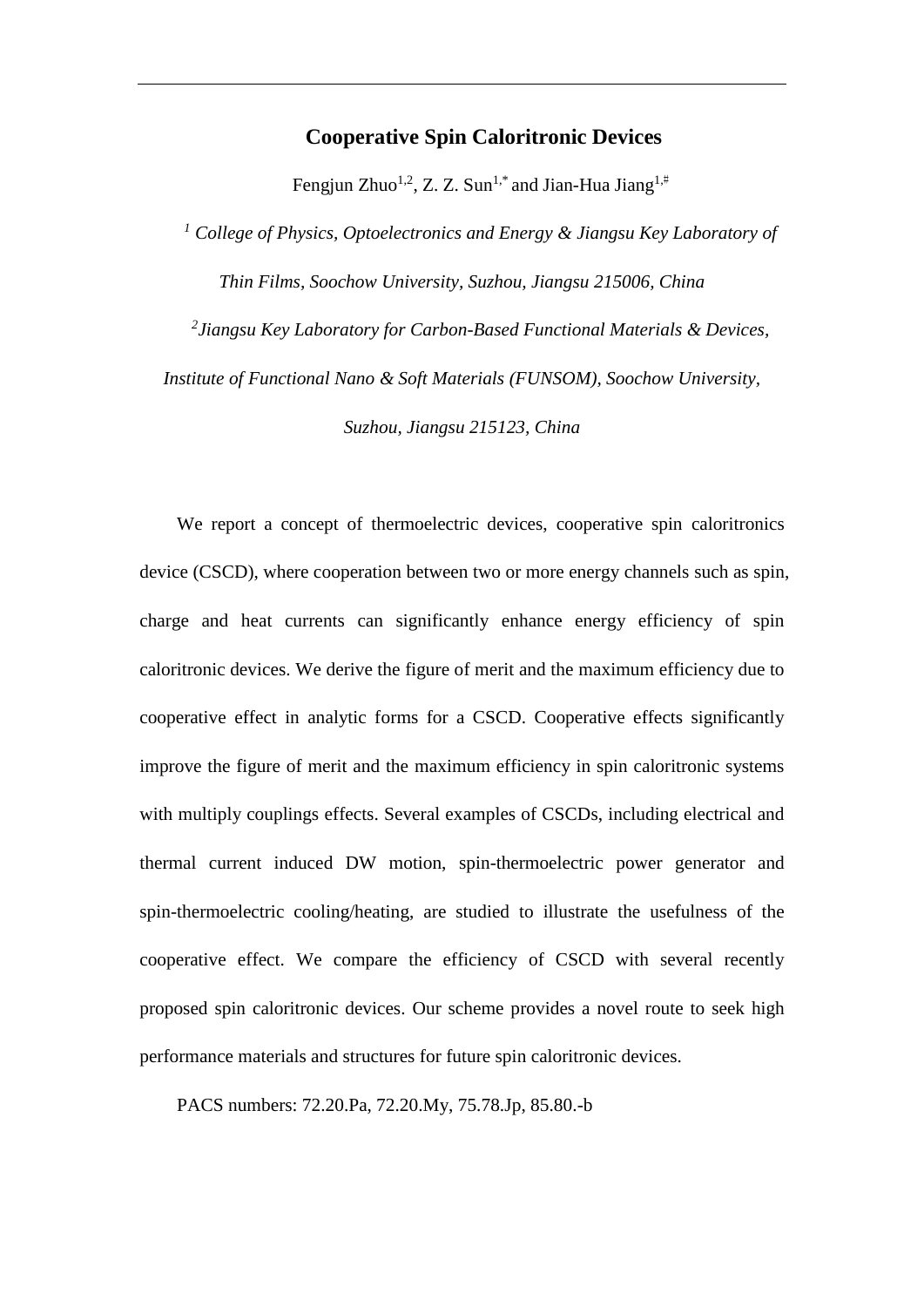*Introduction.* In the past few years, manipulation of magnetization and magnetic textures such as domain walls (DW) and skyrmions in ferromagnetic (FM) nanostructures has attracted a lot of attention because of fundamental interest and potential impacts on data storage devices and logic operations [1-5]. Interplay between electronic spin, charge, and magnetization offers a promising physical mechanism for such manipulation. Especially, current-induced DW motion [6-11] or skyrmions [12, 13] along highly conducting magnetic nanowires promises the development of novel spintronic devices with high density, performance and endurance at a very low cost per bit, such as racetrack memory [4]. However, extensive experimental [4, 14] and theoretical [6-8] studies have shown that the critical current density to drive the motion of the conventional magnetic DW in FM nanostructures is on the order of  $10^5 - 10^8$  A cm<sup>-2</sup>. Joule heating in such a high density information processing scheme becomes a serious issue because of the large current density which is necessary to overcome the pinning.

Recently it was proposed theoretically and verified experimentally that heat current can also serve as an efficient way to drive the motion of DW [15-22] and skyrmions [23-25]. It may be possible to exploit waste Joule heat to assist current-driven magnetic patterns motion for information processing. Alongside with electrical current and spin current, heat can be conducted to designated regions to achieve DW manipulation effectively. Such realizations lead to prosperous researches on spin caloritronics [26-29], an emerging field to study the interaction between spin, charge and heat currents, and magnetization in magnetic materials and structures. Pioneering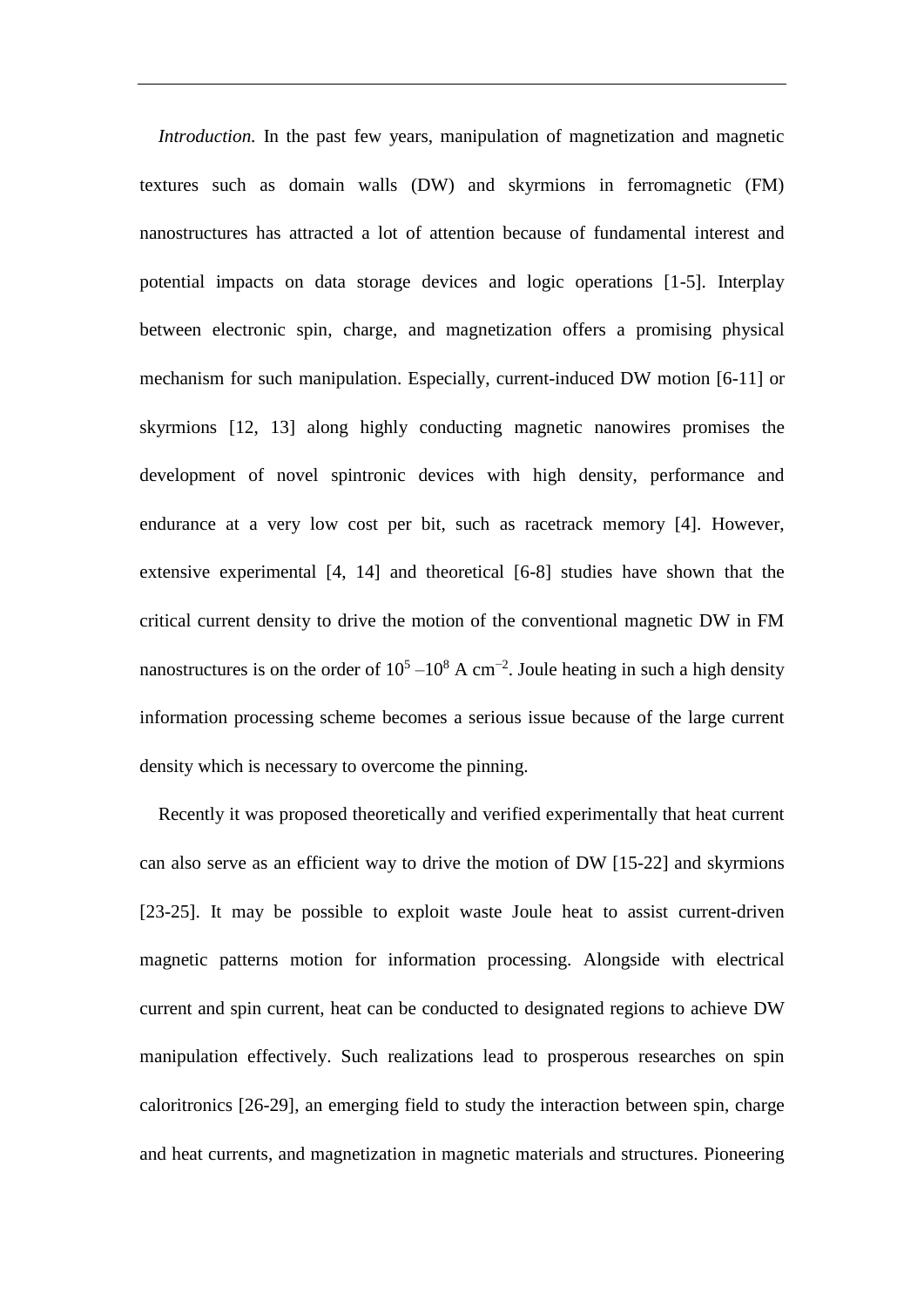researches have uncovered abundant physical mechanisms, such as electron-magnon, phonon-magnon, and charge-spin couplings that explain the versatile phenomena in spin caloritronics systems [15-21, 30, 31]. Those couplings provide new ways to manipulate magnetic textures for information storage and processing. However, as for the situation of current-induced DW motion, energy efficiency in those couplings are still very low, which is one of the main challenges for spin-caloritronic applications [32-36].

In this Rapid Communication, we propose a novel concept of cooperative spin caloritronics device (CSCD) where cooperation between two or more energy channels can significantly enhance energy efficiency of spin caloritronic devices. Theoretical foundation of such cooperative effects is established in Ref. [37] based on Onsager's theory of irreversible thermodynamics. A typical CSCD can be DW motion driven by coexisting electrical and heat currents. We show that cooperation between electrical and thermal currents induced DW motion can greatly improve the energy efficiency, surpassing the maximum achievable efficiency for DW motion induced solely by electrical or thermal current. Other CSCDs include spin-thermoelectric power generator and spin-thermoelectric cooling/heating. Our scheme provides a new route to significantly enhance energy efficiency and hence considerably reduce Joule heating for future advanced magnetic information storage and information processing.

*Basic theoretical framework.* Onsager's theory of irreversible thermodynamics establishes a general form to study nonequilibrium phenomena in thermodynamic systems [38]. Like in classical systems with balanced friction and driving forces and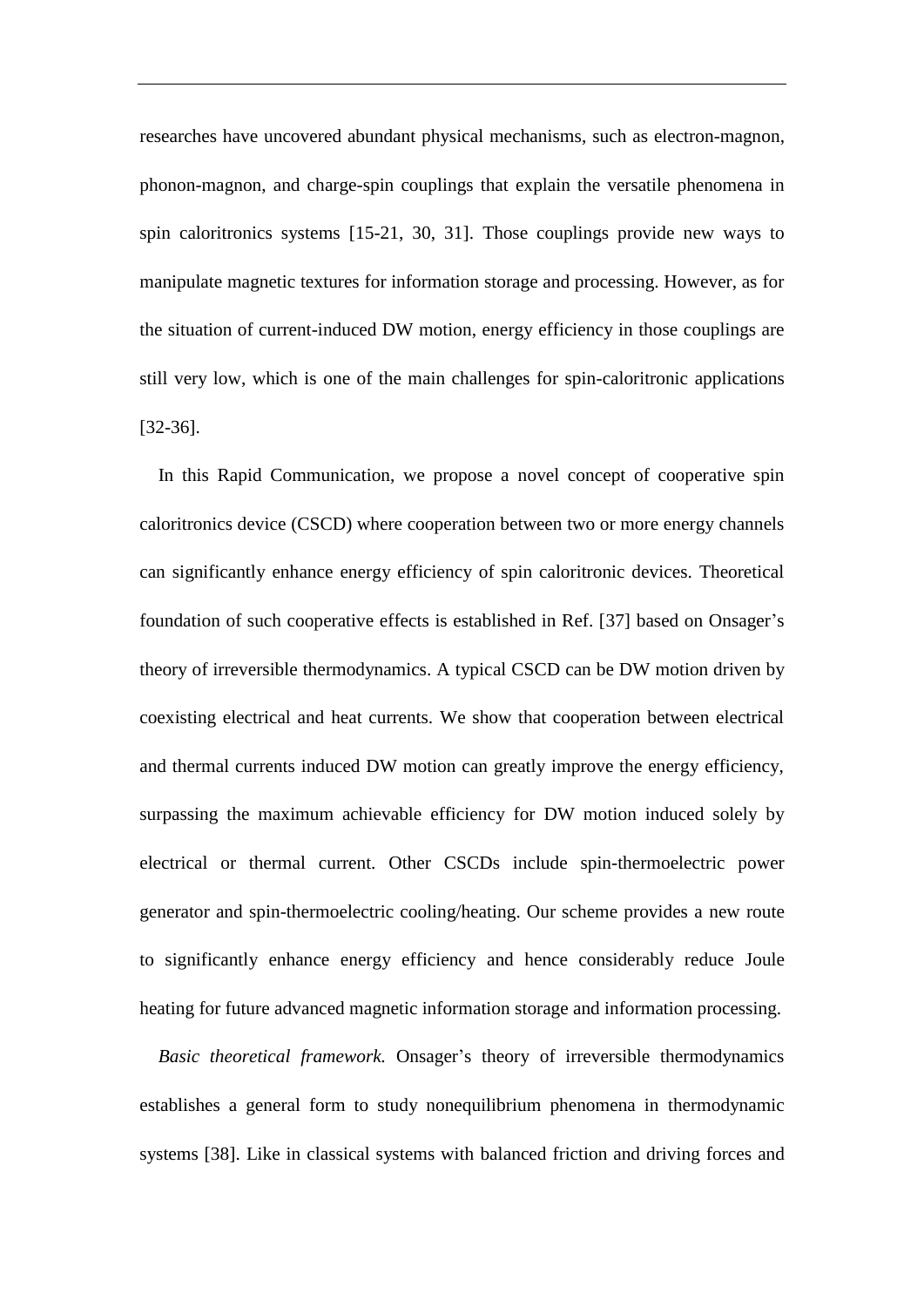moving in constant velocity, thermodynamic systems under external forces derives motions ("currents") at steady states. The relation between the forces  $\vec{\mathcal{F}}$  and currents  $\vec{\mathcal{T}}$  is generally written as [38-40],  $\vec{\mathcal{T}} = \hat{M}\vec{\mathcal{T}}$  or  $\mathcal{T}_n = \sum_k M_{nk} \mathcal{F}_k$ , where the index  $n(k)$  numerates all currents (forces), and  $\hat{M}$  is called the Onsager matrix. When the forces are not too strong, the dependence of  $\hat{M}$  on the forces can be ignored. Cross-correlated responses (e.g., thermoelectric effect) allow conversion from the input energy to the output energy (e.g., thermal to electrical energy conversion). In general, a thermodynamic machine realizes its function via consuming the input energy and converting this energy into the output work/energy to achieve certain functionalities. According to the theory of irreversible thermodynamics [37-38], there are an equal number of forces and currents.

An important aspect of the performance of a machine is its energy efficiency. High energy-efficiency machine is demanded for future society not only to reduce energy cost, but also because damage of materials can be reduced if heating due to irreversible dissipation is reduced. It is hence crucial to improve the energy efficiency of functional materials and machines made of these materials. In practical applications, the first target is to find out the optimal energy efficiency and the condition that realizes the optimal energy efficiency for the functional materials/systems [41-43]. A general theory [37] was developed to fulfill this target for thermodynamic systems with arbitrary Onsager matrix (that may describe complex responses to multiple forces). We repeat the derivation of the optimal efficiency in the supplementary materials [44] where we also give other forms of the results beside that was presented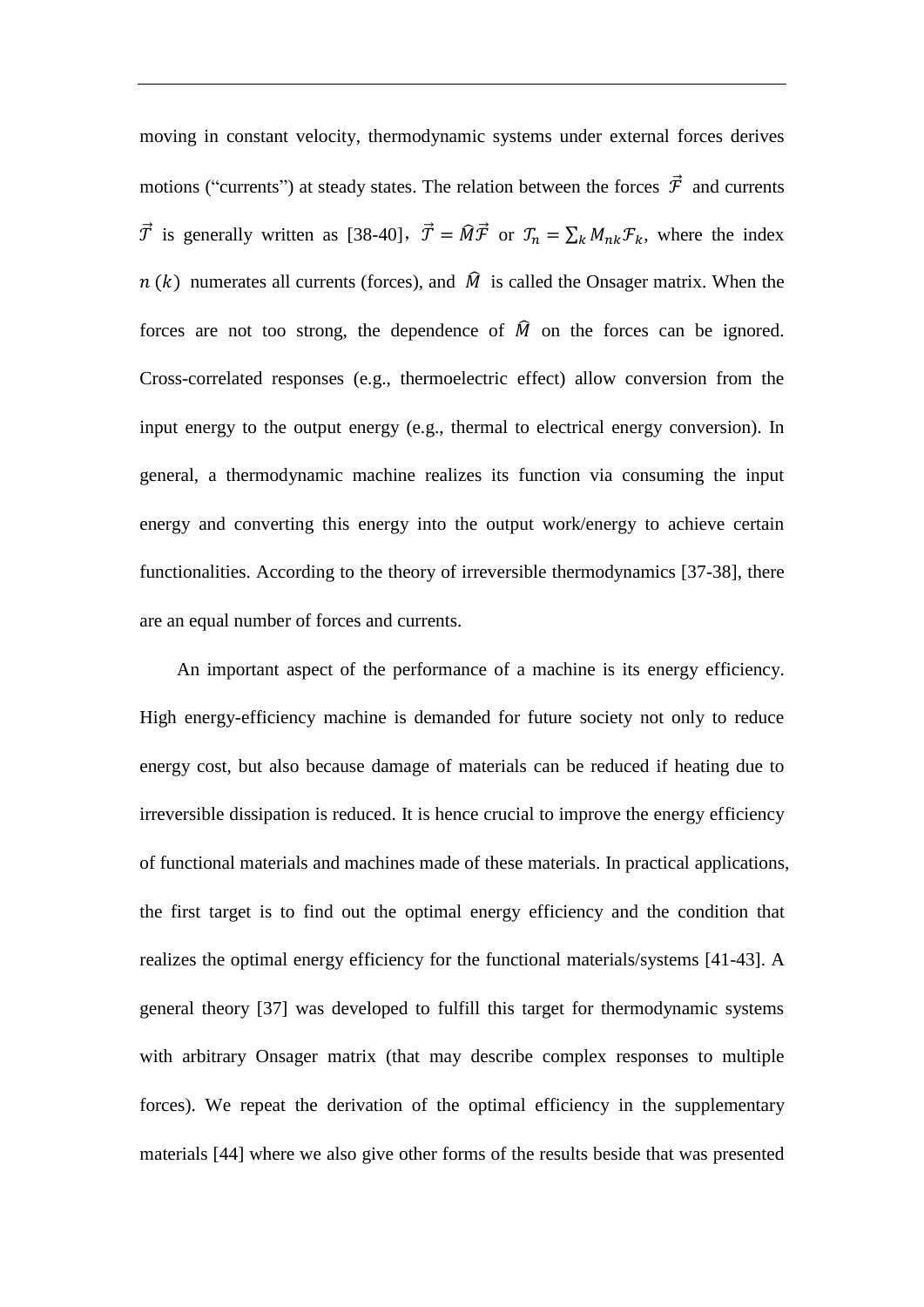in Ref. [37]. For symmetric Onsager matrices (i.e., time-reversal symmetric systems),  $\hat{M}_{II} = \hat{M}_{II}^T$ ,  $\hat{M}_{OI} = \hat{M}_{IO}^T$ , and  $\hat{M}_{OO} = \hat{M}_{OO}^T$ . The maximum energy efficiency of the systems with a symmetric Onsager matrix is

$$
\phi_{max} = \frac{\sqrt{\xi+1}-1}{\sqrt{\xi+1}+1} \tag{1}
$$

where  $\xi = \frac{\lambda}{4}$  $\frac{\lambda}{1-\lambda}$  is the figure of merit and  $\lambda$  is called the "degree of coupling" [41, 47]. Here  $\lambda$  is the largest eigenvalue of  $\hat{\Lambda} = \hat{M}_{II}^{-1/2} \hat{M}_{IO} \hat{M}_{OO}^{-1} \hat{M}_{OI} \hat{M}_{II}^{-1}$  $\frac{-1}{u}$  (termed as the "coupling matrix") [44-49].

*Electrical and thermal current induced DW motion.* It has been shown that electrical and thermal current induced DW motion in a magnetic nanowire (Fig. 1(a)) can be described by a phenomenological linear-response equation  $\vec{\mathcal{F}} = \hat{M} \vec{\mathcal{I}}$  [16, 50], where

$$
\vec{J} = (J_c, J_q, J_w, )^T, \quad \vec{\mathcal{F}} = (\Delta V, \Delta T/T, 2AM_s H_{ext})^T,
$$
(2a)

$$
\widehat{M} = \begin{pmatrix} M_{cc} & M_{cQ} & M_{cw} \\ M_{cQ} & M_{QQ} & M_{Qw} \\ M_{cw} & M_{Qw} & M_{ww} \end{pmatrix}.
$$
\n(2b)

The three thermodynamic currents are the electrical current  $J_c$ , the thermal current  $J_Q$ , and the velocity of DW motion  $\mathcal{I}_w = \dot{r}_w$  where  $r_w$  is the center of the DW. The three thermodynamic forces that induce the currents are the voltage  $\Delta V =$  $(\mu_h - \mu_c)/e$  with  $\mu_h$  ( $\mu_c$ ) being the electrochemical potential of the hot (cold) terminal, the temperature difference  $\Delta T/T = (T_h - T_c)/T$  with  $T_h$  ( $T_c$ ) being the temperature of the hot (cold) terminal, and the external magnetic field  $H_{ext}$ . Following Ref. [50], the coefficients of the linear-response matrix can be written as follows:  $M_{cc} = R$ ,  $M_{QQ} = R/LT^2$ ,  $M_{ww} = \frac{2\mu_0 \alpha A M_S}{\Delta Y}$  $\frac{\partial a^{AM_S}}{\partial y}$ ,  $M_{cQ} = SR/LT$ ,  $M_{cw} = \frac{\hbar}{el}$  $\frac{n}{e\Delta}p\beta$ and  $M_{wQ} = \frac{\hbar}{e}$ e 1  $\frac{1}{\Delta LT}(S'\beta' - Sp\beta)$ . Here  $R = \frac{l}{\sigma}$ .  $\frac{1}{\sigma A}$  is electrical resistance of the device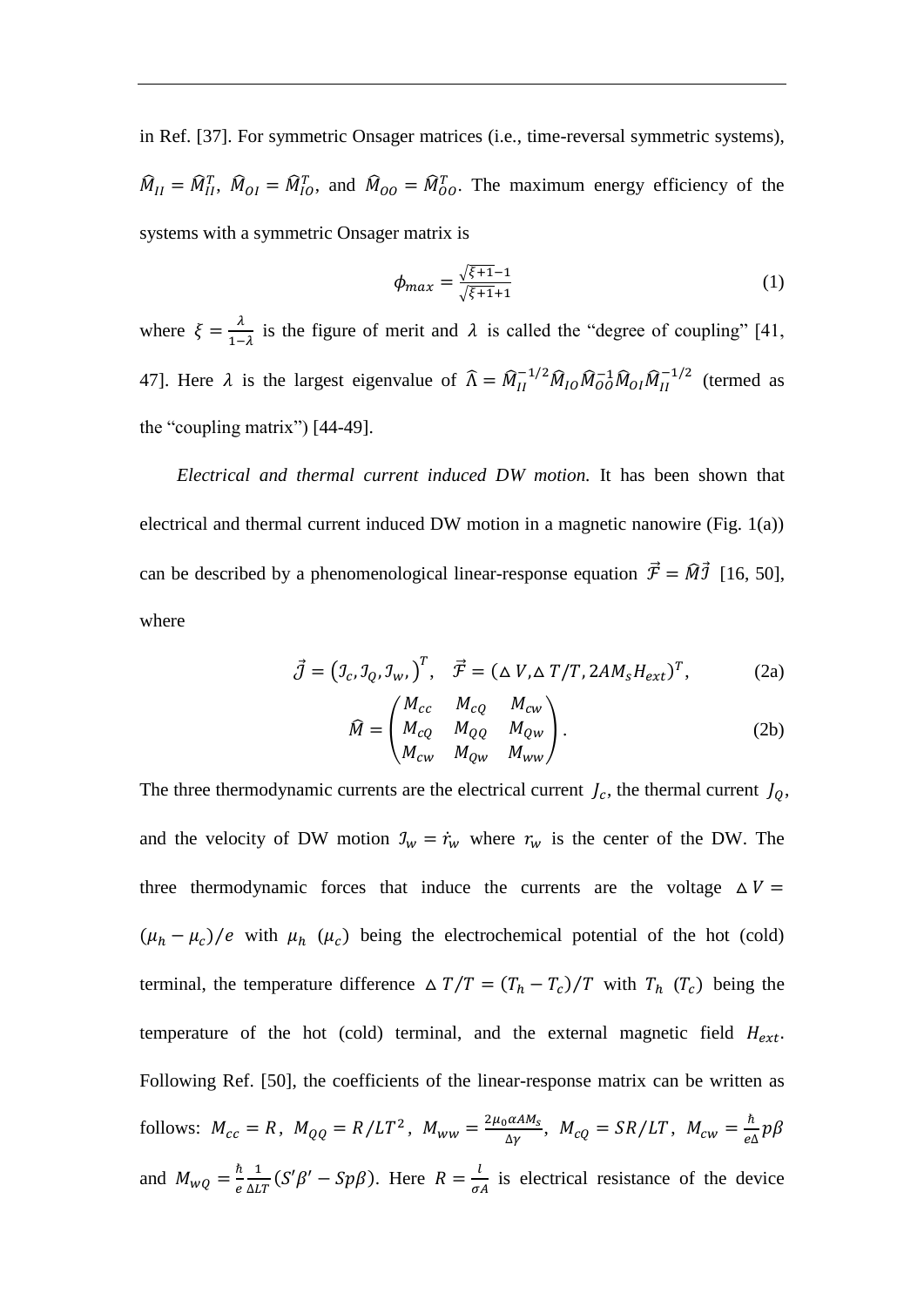where  $\sigma$  is the electrical conductivity, l and A are the length and area of the device, respectively. For a nanowire system as illustrated in Fig. 1, we take  $l = 1 \mu m$  and  $A = 100nm^2$  for our calculation.  $L = 2.443 \times 10^{-8} W \Omega K^{-2}$  is the Lorenz number for metals.  $T = 300K$  is the room temperature. We chose the material parameters that are close to those of the permalloy, viz., the saturation magnetization  $M_s =$  $860 \times 10^{3} A/m$ , the DW width  $\Delta = 100nm$ , the Gilbert damping  $\alpha = 0.01$ , the electrical conductivity  $\sigma = 10^5 (\Omega cm)^{-1}$ , and the Seebeck coefficient  $S =$  $100\mu V/K$ .  $\mu_0$  is the vacuum permeability, *e* is the electron charge, and  $\gamma$  is the gyromagnetic ratio. Microscopically, the spin polarization, the Seebeck coefficient and the spin Seebeck coefficient are given by  $P = \langle s_z \rangle$ ,  $S = \frac{\langle E \rangle}{\epsilon T}$  $\frac{\langle E \rangle}{eT}$  and  $S' = \frac{\langle E s_z \rangle}{eT}$  $\frac{c_{\mathcal{ZZ}}}{eT}$ . We have set the energy zero to be the (equilibrium) chemical potential, i.e.,  $\mu \equiv 0$ ,  $s_z =$ 1 or − 1 for spin up and down, respectively. The average here is defined as  $\langle 0 \rangle$  =  $\sigma^{-1} \int dE \left(-\frac{\partial n_F}{\partial E}\right) \sum_s \sigma^{(s)}(E) \mathcal{O}$ , where  $\sigma^{(s)}(E)$  ( $s = \uparrow, \downarrow$ ) is the spin- and energy-dependent conductivity.  $\sigma = \int dE \left( -\frac{\partial n_F}{\partial E} \right) \sum_S \sigma^{(S)}(E)$  is the electrical conductivity.  $n_F = 1/\left[\exp\left(\frac{E}{K_E}\right)\right]$  $\left(\frac{E}{K_B T}\right) + 1$  is the Fermi distribution of the carrier. The relationships presented here are the generalized Mott relations for spin-caloritronic systems. The  $\beta$  and  $\beta'$  terms are regarded as crucial in understanding magnetic DW dynamics driven by electrical and thermal currents [16]. Although  $\beta$  and  $\beta'$  can generally be different, in the following estimation we will take  $\beta = \beta' = 0.1$ .

The maximum efficiency is determined by the figure of merit and the degree of coupling according to Eq.  $(1)$ . As shown in the supplementary materials [44], a neat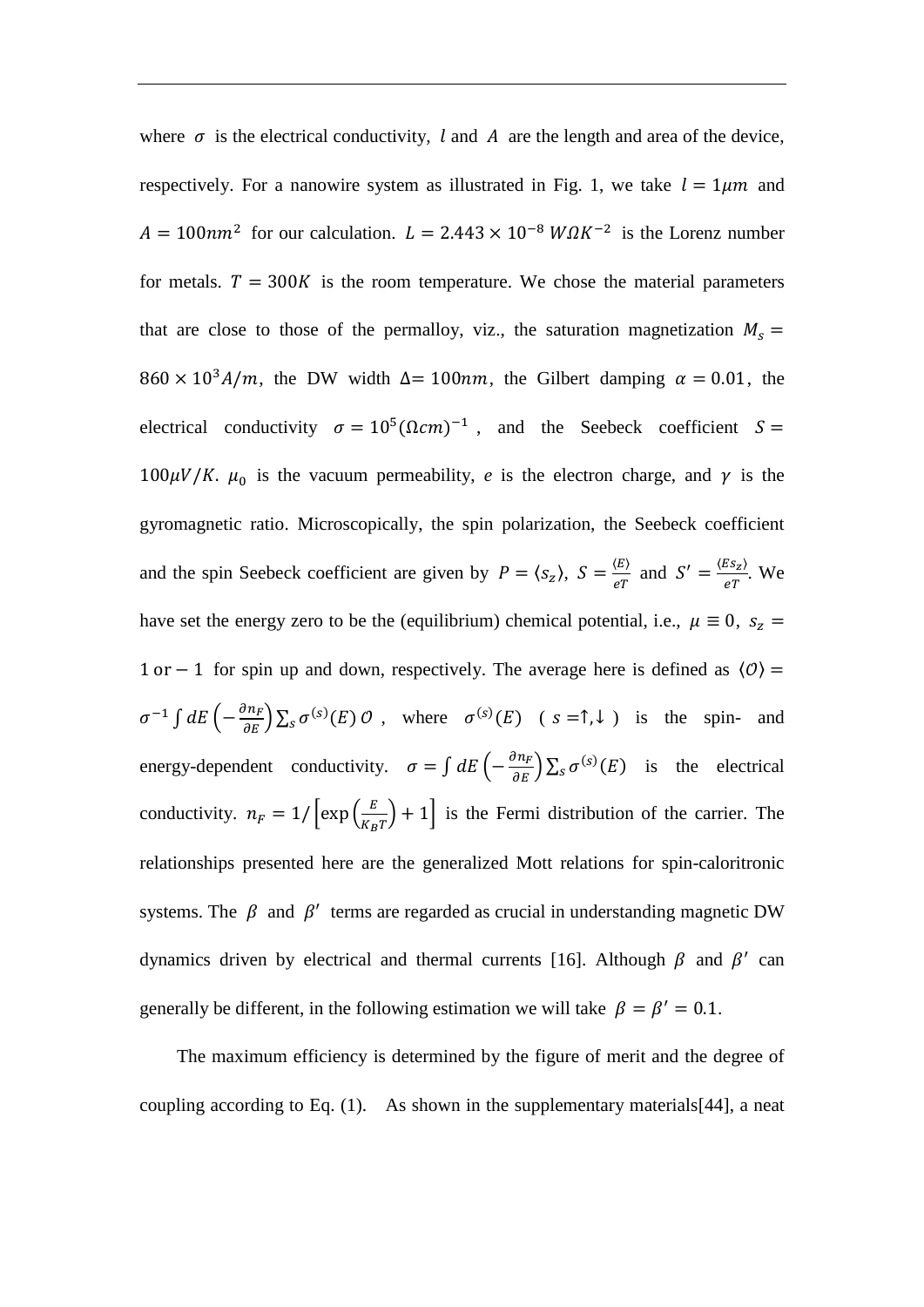way to express the figure of merit is to introduce the following dimensionless coefficients

$$
q_{ij} = \frac{M_{ij}}{\sqrt{M_{ii}M_{jj}}}.
$$
\n(3)

The above coefficient represents the degree of coupling [37,46,48] for energy conversion between the  $i^{-th}$  channel and the  $j^{-th}$  channel. For example,  $q_{cQ}$  represents the degree of coupling between electrical and thermal energy [37,48]. The figure of merit for electrical current-induced DW motion is  $\xi_{cw} = \frac{q_{cw}^2}{1 - q^2}$  $\frac{q_{cw}}{1-q_{cw}^2}$ , and that for thermal current-induced DW motion is  $\xi_{QW} = \frac{q_{QW}^2}{1 - q^2}$  $\frac{qQw}{1-q_{Qw}^2}$ . The second law of thermodynamics requires that  $|q_{ij}| \leq 1$ , so that the maximum efficiency is bounded from above to ensure  $\phi_{max} \le 100\%$ . The figure of merit of the cooperative DW motion induced by the concurrent electrical and thermal currents is

$$
\xi = \frac{1 - q_{cQ}^2}{1 - q_{cw}^2 - q_{Qw}^2 - q_{cQ}^2 + 2q_{cw}q_{Qw}q_{cq}} - 1 \quad , \tag{4}
$$

which determines the maximum energy efficiency through Eq. (1). It can be proved that the cooperative figure of merit  $\xi$  is always *larger* than (or, at least, equal to)  $\xi_{cw}$ and  $\xi_{QW}$  (see Supplemental Material [44]). This is because the maximum efficiency given by the figure of merit in Eq. (4) is the global maximum of the efficiency, while  $\xi_{cw}$  and  $\xi_{0w}$  only give the (conditional) maximum efficiency without heat or electrical current, respectively.

Fig. 1(b) demonstrates the energy efficiency as a function of the electrical and heat currents for a typical case. Specifically, the energy efficiency,  $\phi$ , as a function of the ratio of the input currents to the output current,  $\partial_c/\partial_w$  and  $\partial_{\theta}/\partial_w$ , is plotted. We set  $p = 0.5$ ,  $S = 100 \mu V/K$  and  $S' = -80 \mu V/K$ . These two currents can be of the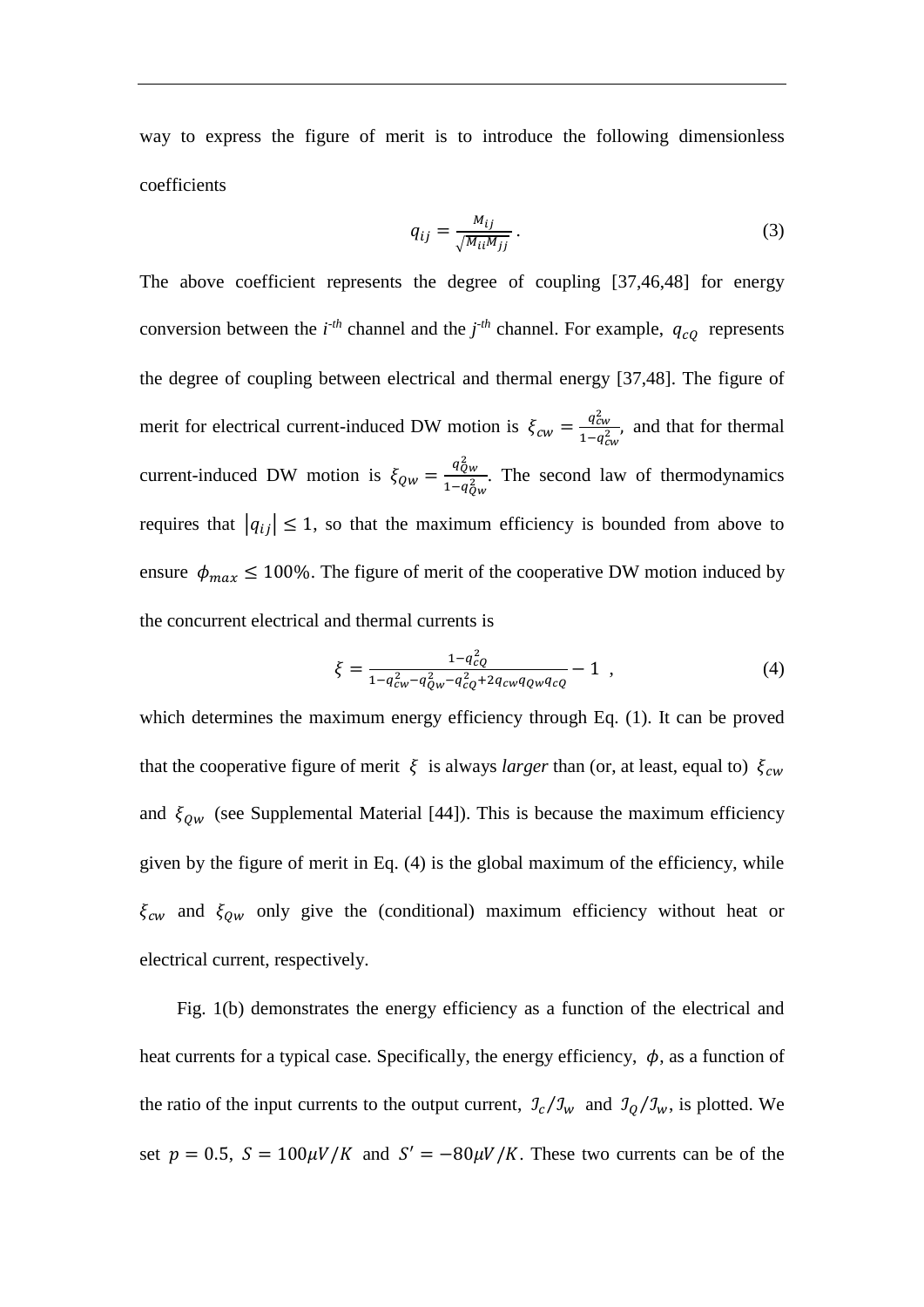same sign, or the opposite sign depending on the directions of the electrochemical potential gradient and the temperature gradient. Here we choose negative temperature gradient (along the *x* direction) and vary the direction of the electrochemical potential gradient. The down-triangle (up-triangle) point represents the maximal energy efficiency for the magnetic DW motion driven solely by the thermal (electrical) current. The rhombus point represents the global maximum efficiency for the magnetic DW motion induced by the concurrent electrical and thermal currents. The cooperative effect is clearly manifested by the fact that the global maximum efficiency is much greater than the optimal efficiency's for the DW motion driven by only one of the currents, electrical or thermal current.

The enhancement of the maximum energy efficiency due to cooperative effects, measured by  $\frac{\phi_{max}}{max(\phi_{cw}, \phi_{Qw})}$ , as a function of P and S' is plotted in Fig. 2(a). The energy efficiency is significantly improved by the cooperative effect when  $S'/$  $(100\mu V/K)$  is approximately negative twice of the spin polarization P. Fig. 2(b) shows the enhancement of the maximum energy efficiency as a function of the thermoelectric coupling coefficient  $q_{c0} = S/\sqrt{L}$  when the electrical and thermal current-induced DW motion coefficients,  $q_{cw}$  and  $q_{0w}$ , are set as constants (i.e.,  $S'\beta' - Sp\beta$  is fixed to be constant). Counterintuitively, although the thermoelectric coupling coefficient  $q_{c0}$  has nothing to do with the optimal energy efficiency of the electrical (or thermal) current induced DW motion, it has strong effects on the maximum efficiency for the magnetic DW motion driven by coexisting electrical and thermal currents. As already manifested in Eq. (4), the global maximum efficiency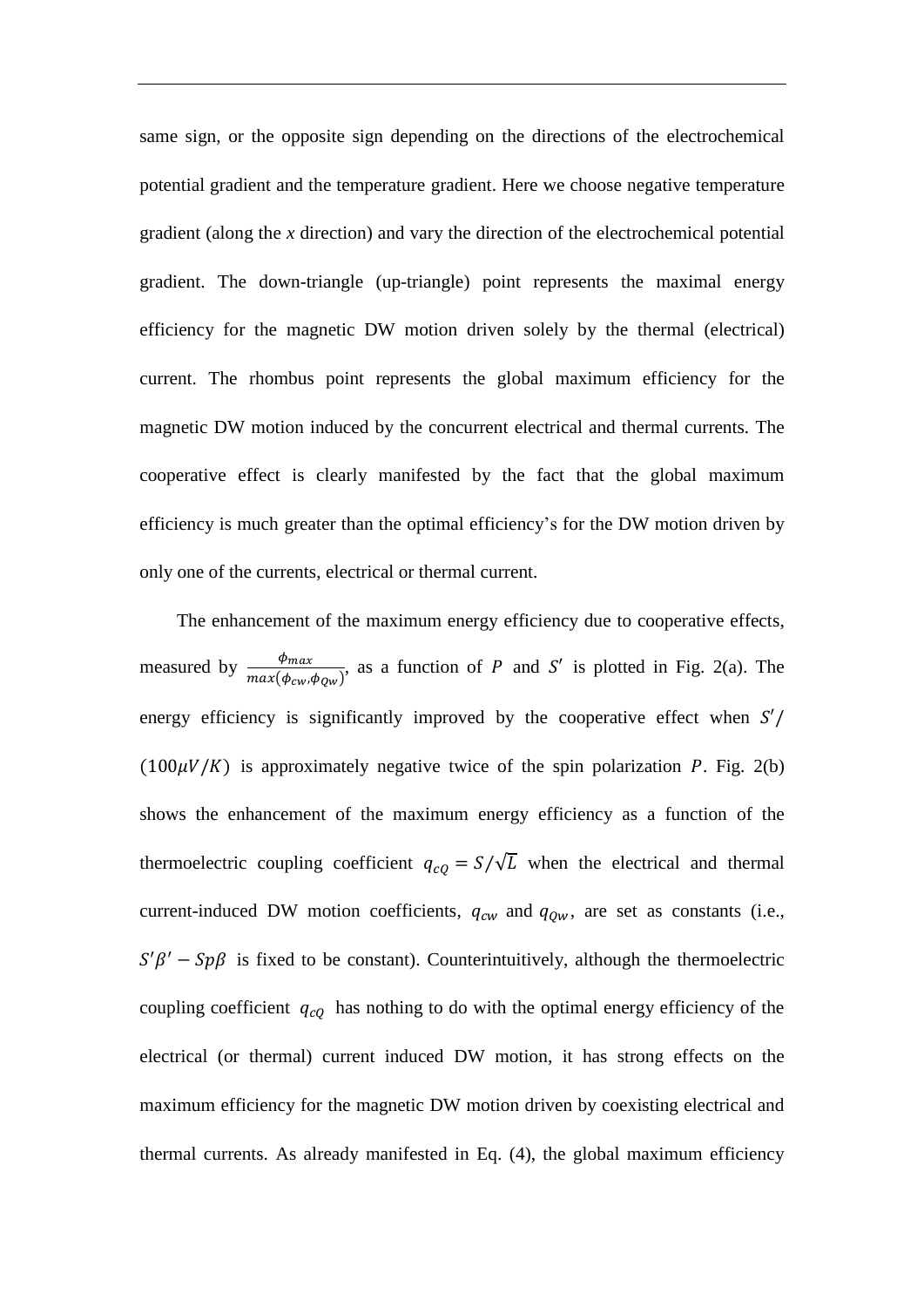depends on the thermoelectric coupling coefficient  $q_{cQ}$ . Hence tuning  $q_{cQ}$  can help improving the maximum efficiency. Fig. 2(b) shows that the dependence of the efficiency enhancement factor,  $\frac{\phi_{max}}{\sqrt{1-\phi_{max}}}}$  $\frac{\varphi_{max}}{\max(\phi_{cw}, \phi_{Qw})}$ , on the thermoelectric coupling coefficient  $q_{cQ}$  is not monotonic.

The non-monotonic behavior of the enhancement factor,  $\frac{\phi_{max}}{max(\phi_{cw}, \phi_{Qw})}$ , can be understood via Eq. (4), since the optimal efficiency has a one-to-one correspondence to the figure of merit. We emphasize two important aspects of the cooperative effect. First, the magnetic DW motion induced by the electrical and the thermal currents can be of the same direction, leading to constructive interplay between the two driving factors. If their directions are opposite, however, there will be destructive interplay between the two. Second, entropy production that limits the maximum efficiency, has contribution from all processes, including electricity and heat to magnetic energy conversion, as well as the conversion between electricity and heat energy. Tuning the  $q_{cQ}$  modifies the entropy production associated with the energy conversion between electricity and heat, and hence affects the maximum energy efficiency. However, the cooperative maximum efficiency is always *greater* than or equal to the maximum efficiency for magnetic DW motion driven by the electrical current or the thermal current. Therefore, unfavorable values of  $q_{cQ}$  can only reduce the enhancement factor down to 1, which is realized only when  $q_{cQ} = \frac{q_{cw}}{q_{cQ}}$  $\frac{q_{cw}}{q_{Qw}}$  or  $q_{cQ} = \frac{q_{Qw}}{q_{cw}}$  $\frac{q_{QW}}{q_{cw}}$ . For the parameters chosen in Fig.2 (b), the enhancement factor has a minimum when  $q_{cQ}$  =  $q_{QW}$  $\frac{q_{QW}}{q_{cw}}$  [as illustrated by the triangle point in Fig.2(b)]. Away from this point, the cooperative effect can considerably enhance the optimal energy efficiency. This gives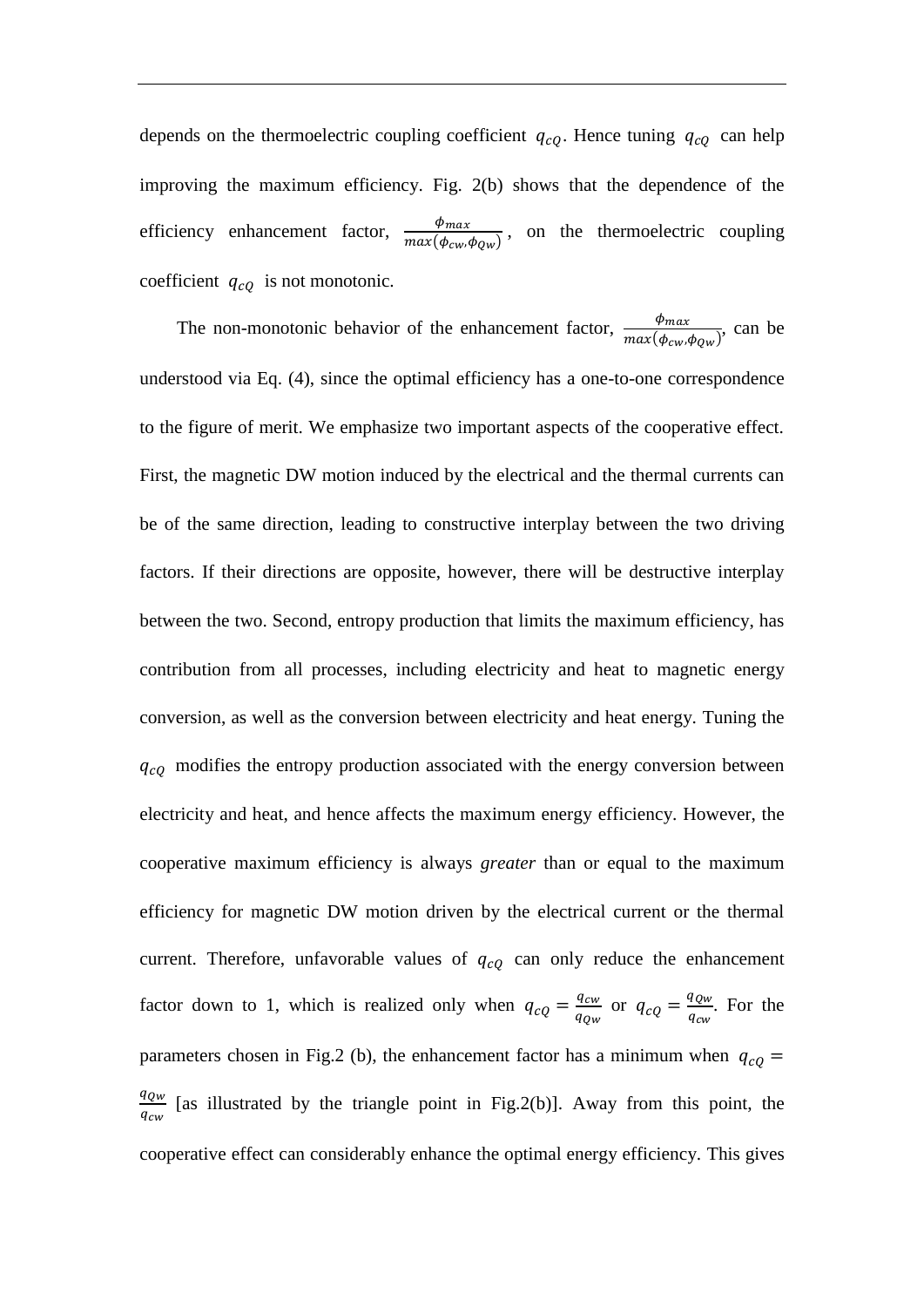rise to a useful route toward high energy-efficiency: tuning the thermoelectric coupling  $q_{c0}$  to enhance the cooperative effect for high energy-efficiency. Note that this method can be applied to materials with low energy-efficiency for the electrical (or thermal) driving magnetic DW motion, which might be of practical usage.

Finally, we emphasize that although the electrical and thermal currents coexist in most practical situations, the cooperative maximum efficiency can be reached only by properly tuning the temperature and electrochemical potential gradients [37], as shown in Fig.1 (b).

*Cooperative effects in spin-thermoelectric systems.* In a magnetic material the coupled spin, charge and heat transport is described by the following phenomenological equation [26, 32],

$$
\begin{pmatrix} \mathcal{I}_c \\ \mathcal{I}_s \\ \mathcal{I}_Q \end{pmatrix} = \begin{pmatrix} G & GP & GST \\ GP & G & GS'T \\ GST & GS'T & K_0T \end{pmatrix} \begin{pmatrix} \Delta V \\ \Delta m \\ \Delta T/T \end{pmatrix}.
$$
 (5)

where  $\mathcal{I}_c = j^{(\uparrow)} + j^{(\downarrow)}$ ,  $\mathcal{I}_s = j^{(\uparrow)} - j^{(\downarrow)}$  with  $j^{(\uparrow)}$  and  $j^{(\downarrow)}$  denoting the electrical currents of the spin-up and spin-down electrons, respectively.  $\Delta V = (\mu_h - \mu_c)/e$ and  $\Delta m = m_h - m_c$  with  $\mu \equiv (\mu_{\uparrow} + \mu_{\downarrow})/2$ , and  $m \equiv (\mu_{\uparrow} - \mu_{\downarrow})/(2e)$  where  $\mu_{\uparrow}$ and  $\mu_{\downarrow}$  are the electrochemical potentials for spin-up and spin-down electrons, respectively.  $G = \sigma A/l$  is the electrical conductance and  $K_0 = \kappa_0 A/l$  is the heat conductance of the device at  $\Delta V = \Delta m = 0$  with  $\kappa_0$  being the heat conductivity. Possible applications of the system include electrical power generator, cooling/heat-pumping, and spin pumper (the former two are illustrated in Fig. 3).

We first discuss the spin-thermoelectric power generator driven by the coexisting temperature gradient  $\Delta T/T$  and spin density gradient  $\Delta m$  [Fig. 3(a)]. The energy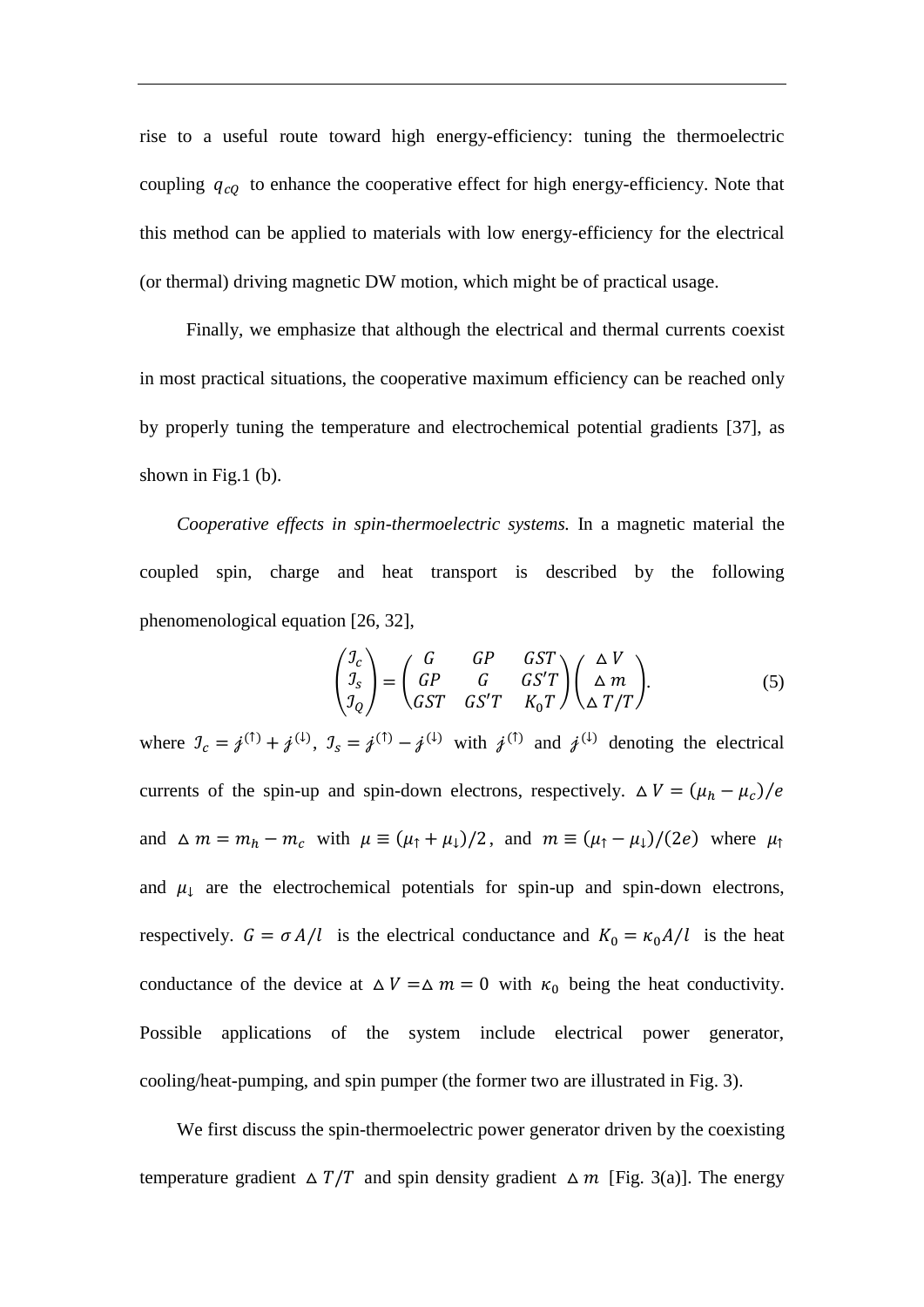efficiency is given by  $\phi = -\mathcal{I}_c \Delta V / (\mathcal{I}_Q \Delta T / T + \mathcal{I}_s \Delta m)$ . Using Eqs. (1) and (5) we obtain

$$
\xi = \frac{\kappa_0 P^2 + \sigma T (S^2 - 2PSS')}{\kappa_0 (1 - P^2) - \sigma T (S^2 - 2PSS' + S'^2)}.
$$
\n(6)

Again, the above figure of merit is always *greater* than (or, at least, equal to) both the figure of merit for thermoelectric power generator  $\xi_{TE} = \frac{\sigma S^2 T}{K_0 - \sigma S^2}$  $\frac{\omega s}{\kappa_0 - \sigma s^2 T}$  and the figure of merit for spin-charge conversion  $\xi_{SE} = \frac{P^2}{1 - E}$  $rac{r}{1-P^2}$ .

We show in Fig. 4(a) that the enhancement factor of the figure of merit induced by the cooperative effect is considerable when P and  $S'(100\mu V/K)$  differs from each other (especially when they have different signs). It is shown in the supplementary material [44] that the transport coefficients are bounded by the second-law of thermodynamics [40]. The white regions in Fig. 4 are forbidden by the second-law of thermodynamics. The cooperative figure of merit  $\xi$  can be very large for large P and S' as shown in Fig. 4(b). Particularly, the figure of merit  $\xi$  is very large near the boundary of the allowed region. Exactly speaking the boundary represents the limit when the determinant of Onsager matrix becomes zero [i.e.,  $\kappa_0(1 - P^2) - \sigma T(S^2 - 2PSS' + S'^2) = 0$ . Thus, the maximum energy efficiency approaches its upper bound, 100%, and the figure of merit  $\xi$  goes to infinity in approaching the boundary of the allowed region in Fig. 4 (The divergent behavior of  $\xi$  cannot be resolved in the figure due to restricted data range and resolution). We also plot the enhancement factor as a function of  $P$  and the thermoelectric degree of coupling,  $\lambda_{TE} = \frac{\sigma S^2 T}{K}$  $\frac{S^2T}{\kappa_0}$ , for  $S' = 25\mu V/K$  in Fig. 4(c). From Fig. 4(c) the enhancement of energy efficiency due to cooperative effects is considerably large for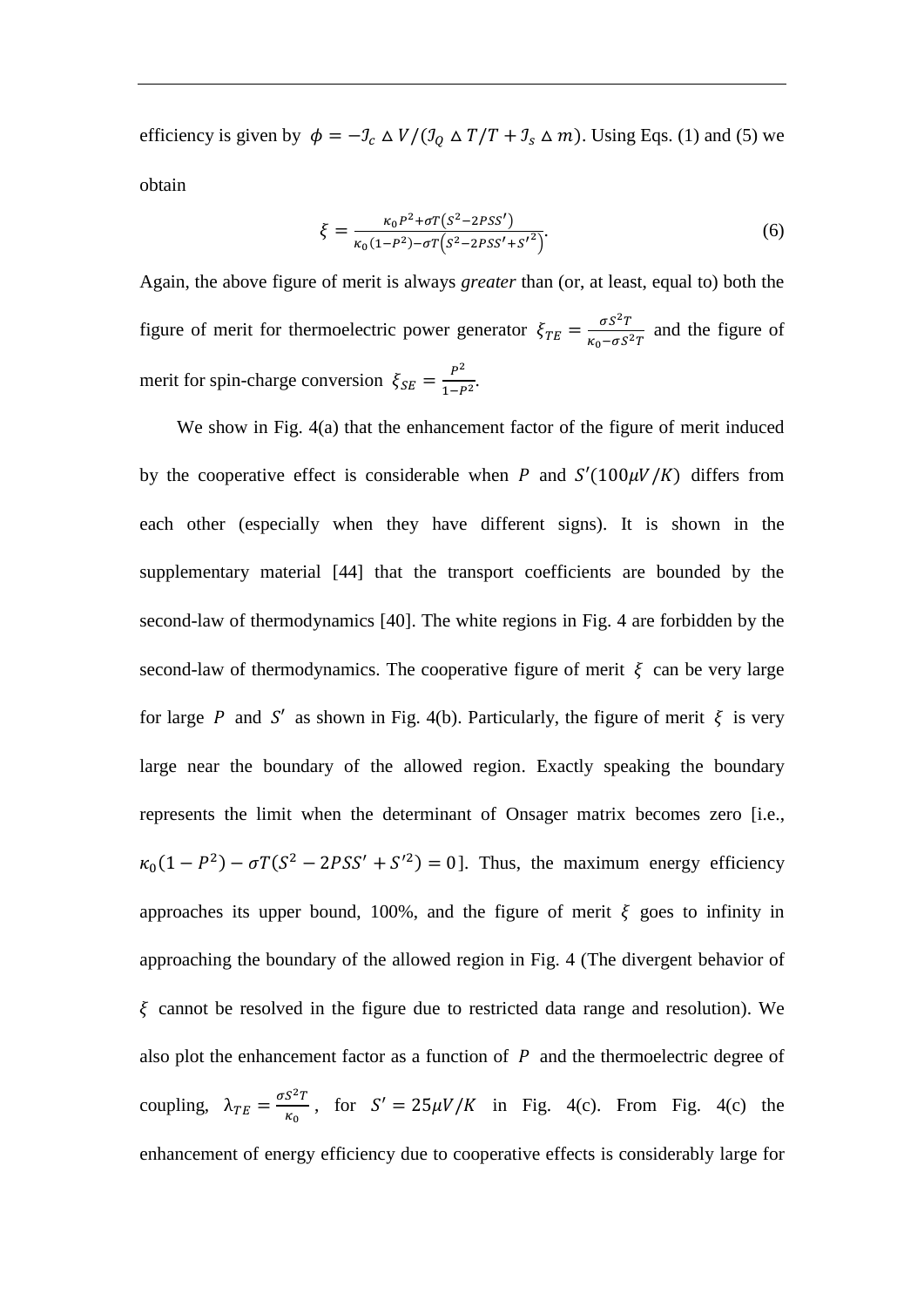large |P| and  $\lambda_{TE}$ . The enhancement factor as a function of the spin-Seebeck coefficient S' and the thermoelectric degree of coupling  $\lambda_{TE}$  for  $P = 0.5$  is plotted in Fig. 4(d). We found that the enhancement is considerable for negative  $S'$  with large  $|S'|$ . That is, strong enhancement can be obtained when  $S' < 0$  for moderate and small thermoelectric degree of coupling  $\lambda_{TE}$ . The negative S' and positive S require that the Seebeck coefficient of the minority-spin carriers to be negative (with large absolute value) while the majority-spin carriers have positive Seebeck coefficient.

We now consider the spin-thermoelectric cooling/heating driven by the coexisting voltage  $\Delta V$  and spin chemical potential gradient  $\Delta m$ . The coefficient of performance of the refrigerator (and heat pumper) is defined as  $\eta \equiv \frac{\dot{Q}}{v}$  $\frac{Q}{\dot{W}} =$ T  $\triangle T$  $-\mathcal{I}_Q \triangle T/T$  $\frac{-\mathcal{I}_Q \Delta T/T}{\mathcal{I}_C \Delta V + \mathcal{I}_S \Delta m} = \eta_c \phi$ , where  $\eta_c = \frac{T}{\Delta T}$  $\frac{1}{\Delta T}$  is the Carnot efficiency. The schematic of spin-thermoelectric cooling/heating is shown in Fig. 3(b) and here we discuss cooling as an example. Using Eqs. (1) and (5), we obtain

$$
\xi = \frac{\sigma T (s^2 - 2PSS' + S'^2)}{\kappa_0 (1 - P^2) - \sigma T (s^2 - 2PSS' + S'^2)}.
$$
\n(7)

The above figure of merit is *greater* or equal to both the figure of merit for thermoelectric cooling,  $\xi_{TE}$ , and the figure of merit for the spin-Peltier cooling  $\xi_{SP}$  =  $\sigma$ TS'<sup>2</sup>  $\frac{015}{\kappa_0 - \sigma T S'^2}$  [51].

The enhancement factor of the figure of merit induced by cooperative effect is plotted in a wide parameter range in Fig. 5(a). The figure of merit is significantly improved by cooperative effect when P strongly deviates from  $S'/(100\mu V/K)$ (particularly when the two have opposite signs). From Fig. 5(b), one can see that the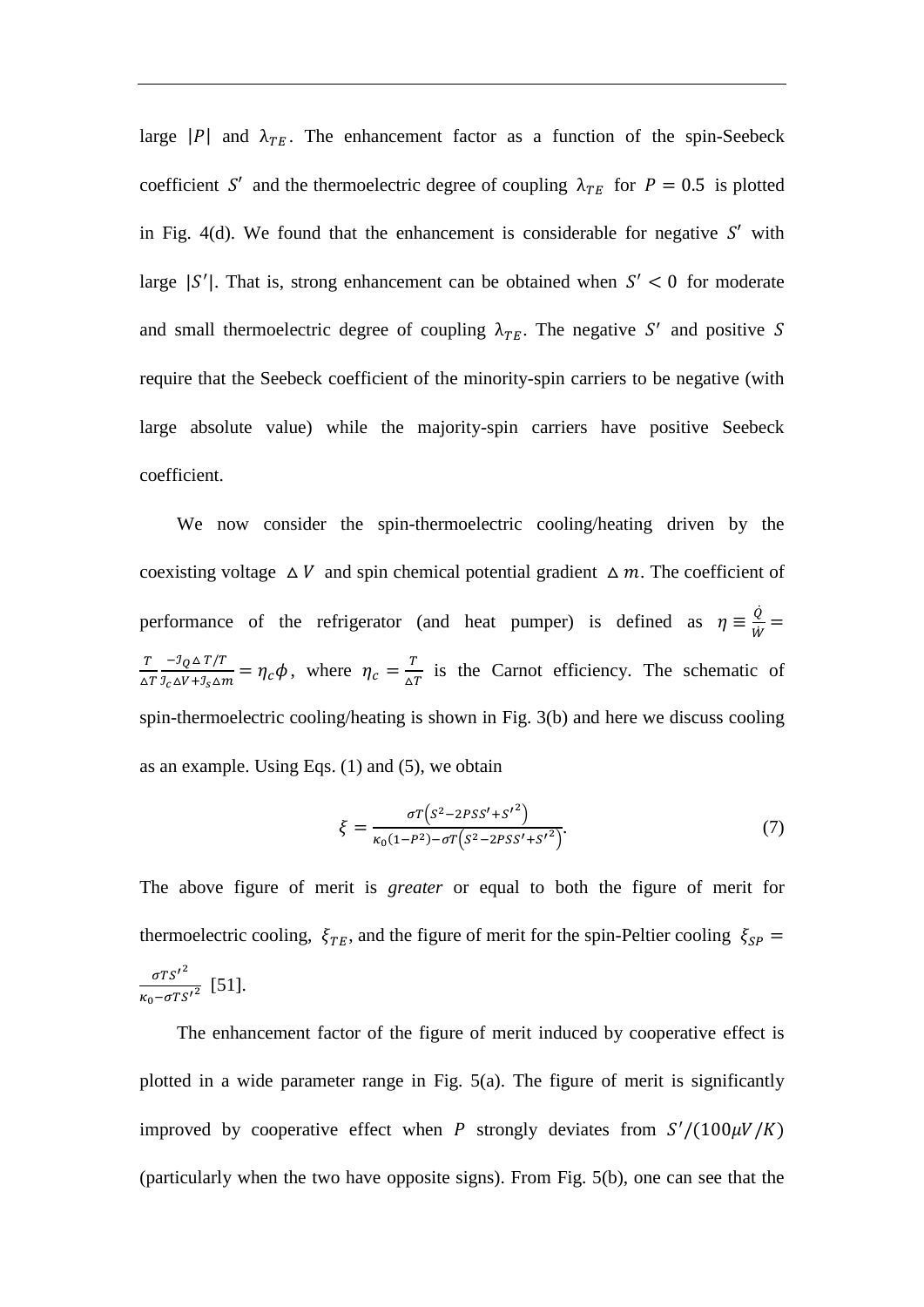cooperative figure of merit can be much larger than 1 when P and  $S'/(100\mu V/K)$ are sufficiently different. In such a regime, the spin-thermoelectric refrigeration is much more efficient than the thermoelectric cooling in the same material. Particularly, when  $S'/(100\mu V/K)$  is close to -0.5, the spin-thermoelectric refrigeration becomes more efficient than the thermoelectric refrigeration. Figs. 5(c) and 5(d) indicate that the enhancement of figure of merit is strong when P and  $S'/(100\mu V/K)$  are very different, as shown by Fig. 5(b) and 5(d).

*Conclusion and discussions.* We have shown that cooperative effects can be a potentially useful tool in improving the energy efficiency of spin caloritronic devices. For example, the cooperative effect can greatly enhance the figure of merit, if the magnetic DW motion is driven by the electrical and heat currents concurrently. Our scheme provides a new route to significantly enhance the energy efficiency and hence considerably reduce Joule heating for future advanced information storage and information processing based on magnetic materials.

*Acknowledgments.* J.H.J acknowledges supports from the faculty start-up funding of Soochow University. He thanks Prof. Gerrit E. W. Bauer for many helpful and stimulating discussions. F.Z and Z.Z.S acknowledge supports from the National Natural Science Foundation of China (NSFC Grant No. 11274236) and Research Fund for the Doctoral Program of Higher Education of China (RFDP Grant No. 20123201110003).

∗ phzzsun@suda.edu.cn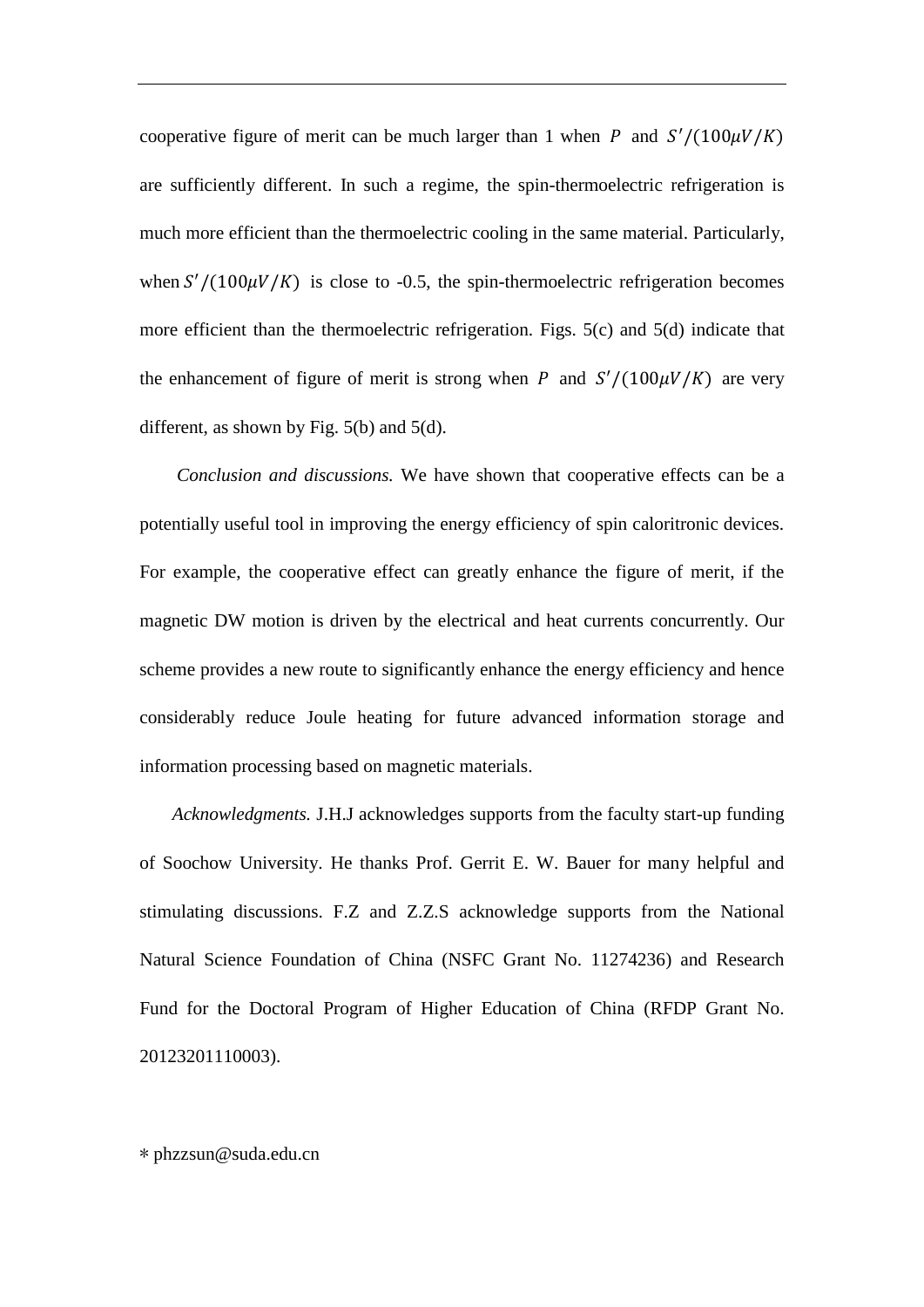# joejhjiang@sina.com

- [1] D. A. Allwood, G. Xiong, C. C. Faulkner, D. Atkinson, D. Petit, and R. P. Cowburn, *Science* **309**, 1688 (2005).
- [2] R. P. Cowburn, *Nature* (London) **448**, 544 (2007).
- [3] D. Atkinson, D. A. Allwood, G. Xiong, M. D. Cooke, C. Faulkner, and R. P. Cowburn, *Nat. Mater.* **2**, 85 (2003).
- [4] S. S. P. Parkin, M. Hayashi, and L. Thomas, *Science* **320**, 190 (2008).
- [5]. N. Romming, C. Hanneken, M. Menzel, J. E. Bickel, B. Wolter, K. v. Bergmann,
- A. Kubetzka, and R. Wiesendanger, *Science* **341**, 636 (2013).
- [6] J. Slonczewski, *J. Magn. Magn. Mater.* **159**, L1 (1996); L. Berger, *Phys. Rev. B* **54**, 9353 (1996).
- [7] Z. Li and S. Zhang, *Phys. Rev. Lett.* **92**, 207203 (2004).
- [8] G. Tatara and H. Kohno, *Phys. Rev. Lett.* **92**, 086601 (2004).
- [9] G. S. D. Beach, C. Knutson, C. Nistor, M. Tsoi, and J. L. Erskine, *Phys. Rev. Lett.* **97**, 057203 (2006).
- [10] S. Emori, U. Bauer, S. M. Ahn, E. Martinez, and G. S. D. Beach, *Nat. Mater.* **12**, 611 (2013).
- [11] K.-S. Ryu, L. Thomas, S.-H. Yang, and S. Parkin, *Nat. Nanotechnol.* **8**, 527 (2013).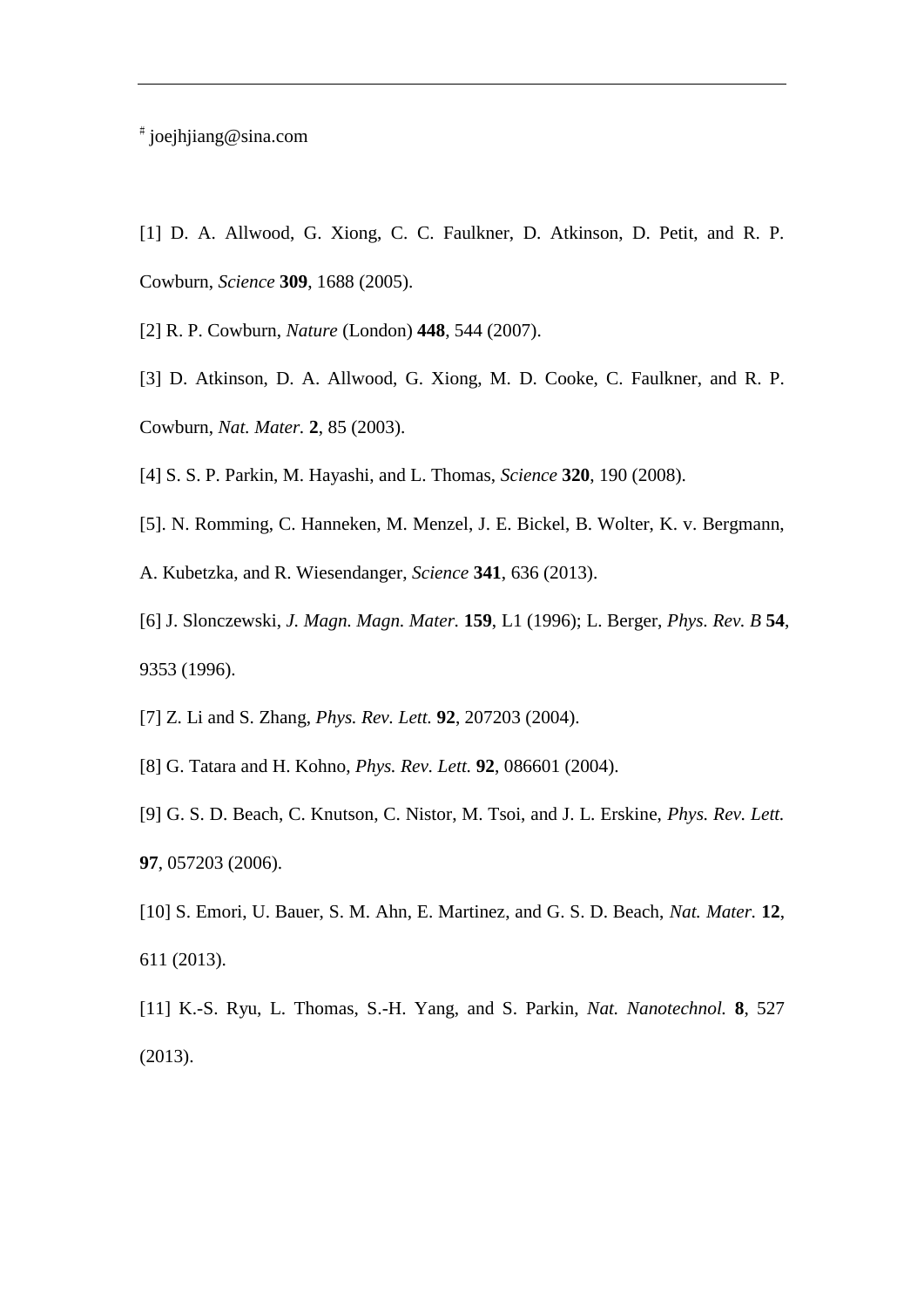[12] J. Iwasaki, M. Mochizuki and N. Nagaosa, *Nat. Commun.* **4**, 1463 (2013); J. Iwasaki, M. Mochizuki and N. Nagaosa, *Nat. Nanotechnol.* **8**, 742 (2013); N. Nagaosa and Y. Tokura, *Nat. Nanotechnol.* **8**, 899 (2013).

- [13] X. Z. Yu, N. Kanazawa, W. Z. Zhang, T. Nagai, T. Hara, K. Kimoto, Y. Matsui, Y. Onose and Y. Tokura, *Nat. Commun.* **3**, 988 (2012).
- [14] L. Thomas, R. Moriya, C. Rettner and S. Parkin, *Science* **330**, 1810 (2010).
- [15] M. Hatami, G. E. W. Bauer, Q. Zhang, and P. J. Kelly, *Phys. Rev. Lett.* **99**, 066603 (2007).
- [16] A. A. Kovalev and Y. Tserkovnyak, *Phys. Rev. B* **80**, 100408 (2009).
- [17] D. Hinzke and U. Nowak, *Phys. Rev. Lett.* **107**, 027205 (2011).
- [18] P. Yan, X. S. Wang, and X. R. Wang, *Phys. Rev. Lett.* **107**, 177207 (2011); P.
- Yan and G. E.W. Bauer, *Phys. Rev. Lett.* **109**, 087202 (2012); P. Yan, Y. Cao, and J.
- Sinova, *Phys. Rev. B* **92**, 100408 (2015).
- [19] A. A. Kovalev and Y. Tserkovnyak, *Europhys. Lett.* **97**, 67002 (2012).
- [20] X. S. Wang and X. R. Wang, *Phys. Rev. B* **90**, 014414 (2014).
- [21] G. Tatara, *Phys. Rev. B* **92**, 064405 (2015).
- [22] W. Jiang, P. Upadhyaya, Y. Fan, J. Zhao, M. Wang, L.-T. Chang, M. Lang, K. L.
- Wong, M. Lewis, Y.-T. Lin, J. Tang, S. Cherepov, X. Zhou, Y. Tserkovnyak, R. N.
- Schwartz, and K. L. Wang, *Phys. Rev. Lett.* **110**, 177202 (2013).
- [23] L. Kong and J. Zang, *Phys. Rev. Lett.* **111**, 067203 (2013).
- [24] M. Mochizuki, X. Z. Yu, S. Seki, N. Kanazawa, W. Kochibae, J. Zang, M.
- Mostovoy, Y. Tokura, and N. Nagaosa, *Nat. Mater.* **13**, 241 (2014).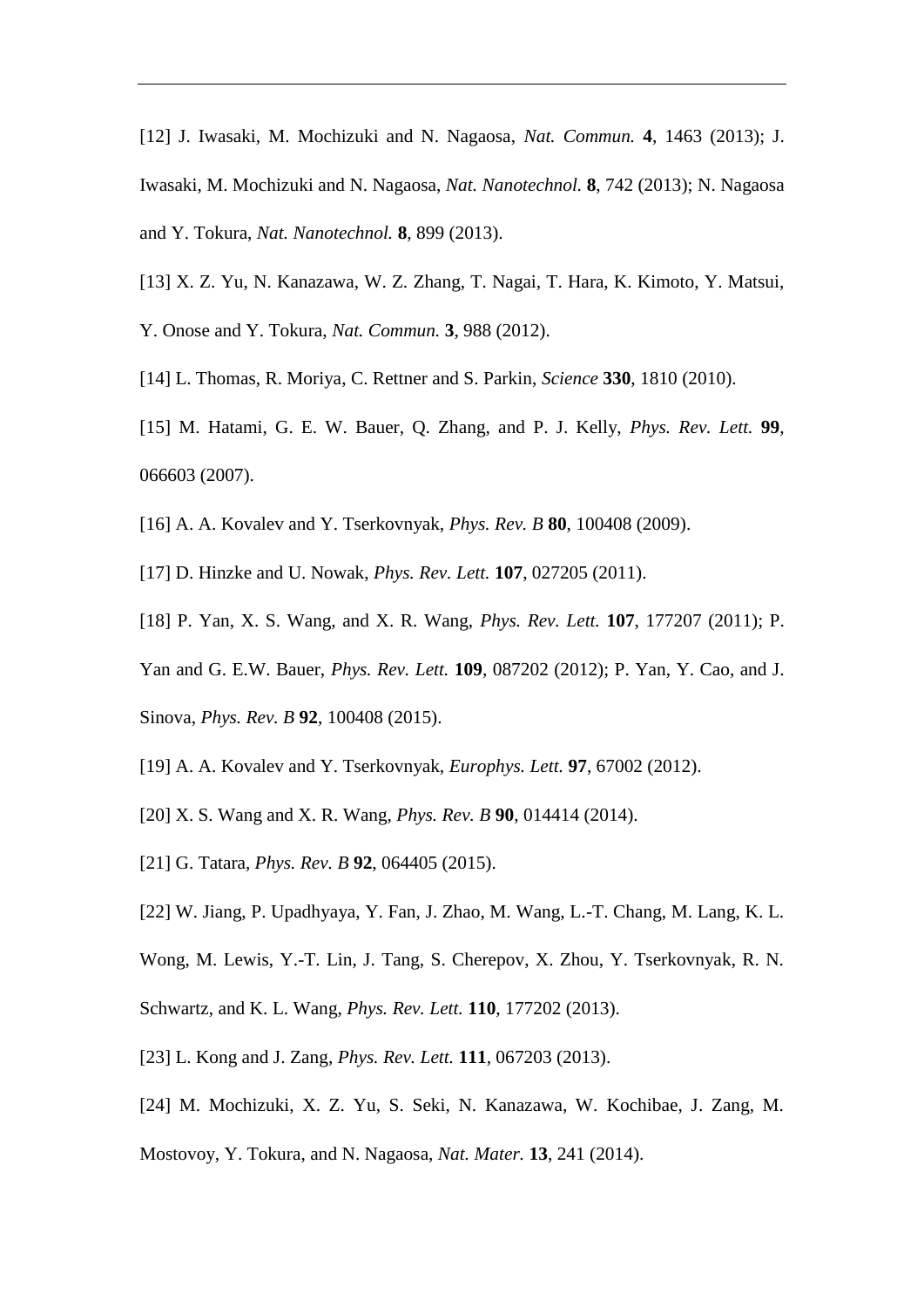- [25] A. A. Kovalev, *Phys. Rev. B* **89**, 241101 (2014).
- [26] G. E. W. Bauer, E. Saitoh, and B. J. van Wees, *Nat. Mater.* **11**, 391 (2012).
- [27] Robert L. Stamps, Stephan Breitkreutz, Johan Akerman, Andrii V. Chumak, YoshiChika Otani, Gerrit E. W. Bauer, Jan-Ulrich Thiele, Martin Bowen, Sara A. Majetich, Mathias Kläui, Ioan Lucian Prejbeanu, Bernard Dieny, Nora M. Dempsey, Burkard Hillebrands, *J. Phys. D: Appl. Phys.* **47**, 333001 (2014).
- [28] S. R. Boona, R. C. Myers and J. P. Heremans, *Energy Environ. Sci.* **7**, 885 (2014).
- [29] A. Hoffmann and S. D. Bader, *Phys. Rev. Applied* **4**, 047001 (2015).
- [30] I. J. Acosta, M. A. O. Robles, S. Bosu, Y. Sakuraba, T. Kubota, S. Takahashi, K. Takanashi and G. E. W. Bauer, arXiv:1506.02777v1.
- [31] K. Shen and G. E.W. Bauer, *Phys. Rev. Lett.* **115**, 197201 (2015)
- [32] Adam B. Cahaya, Oleg A. Tretiakov, G. E. W. Bauer, *IEEE Trans. Magn.* **51**, 0800414 (2015); Adam B. Cahaya, Oleg A. Tretiakov, G. E. W. Bauer, *Appl. Phys. Lett.* **104**, 042402 (2014).
- [33] A. Kirihara, K. Uchida, Y. Kajiwara, M. Ishida, Y. Nakamura, T. Manako, E. Saitoh, and S. Yorozu, *Nat. Mater.* **11**, 686 (2012).
- [34] Tianjun Liao, Jian Lin, Guozhen Su, Bihong Lin and Jincan Chen, *Nanoscale*, **7**, 792 (2015).
- [35] J. Brüggemann, S. Weiss, P. Nalbach, and M. Thorwart, *Phys. Rev. Lett.* **113**, 076602 (2014).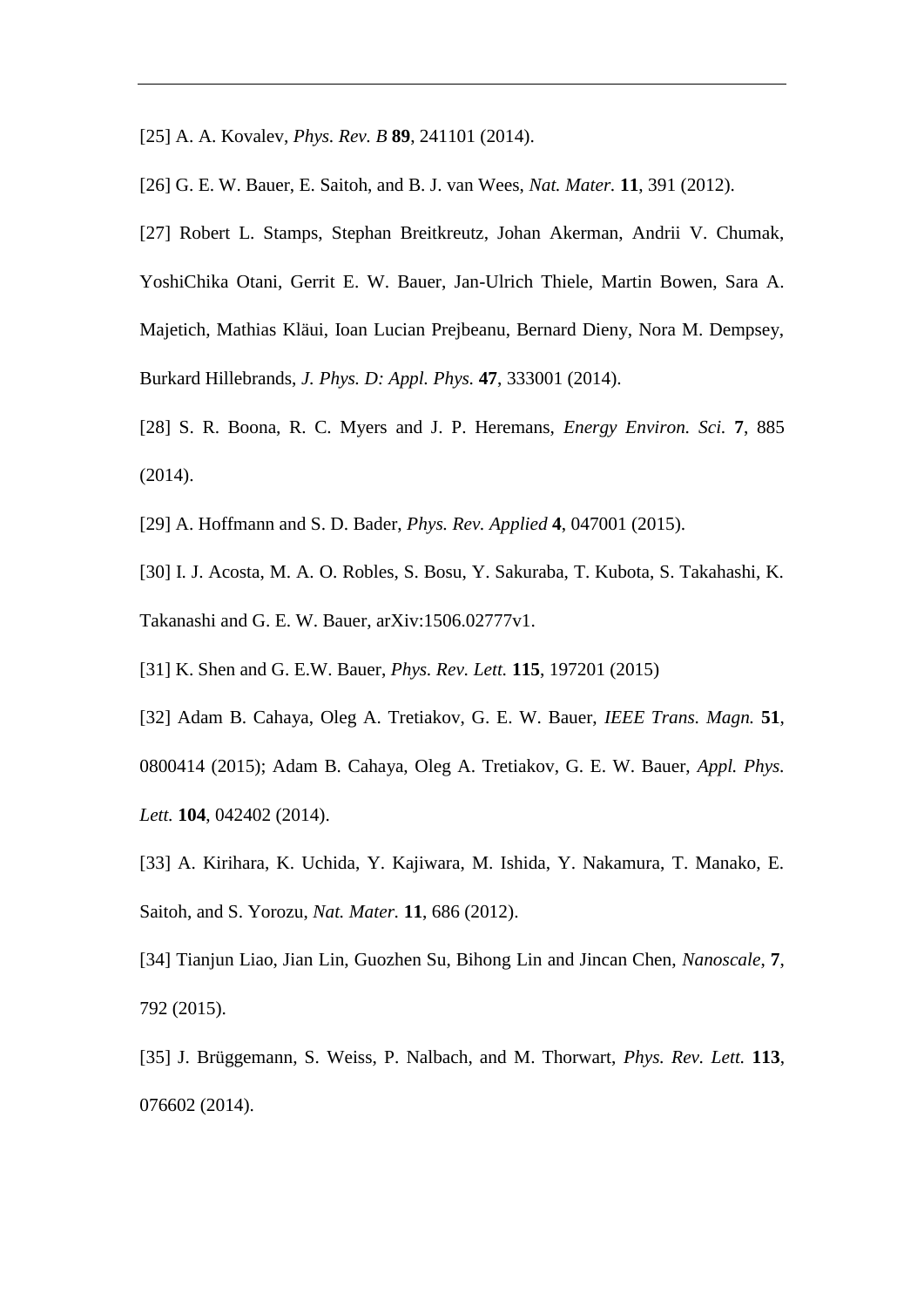- [36] N. N. Mojumder, D. W. Abraham, K. Roy, and D. C. Worledge, *IEEE Trans. Magn.* **48**, 2016 (2012).
- [37] Jian-Hua Jiang, *Phys. Rev. E* **90**, 042126 (2014).

[38] L. Onsager, *Phys. Rev.* **37**, 405 (1931); **38**, 2265 (1931).

- [39] S. R. De Groot and P. Mazur, *Non-Equilibrium Thermo-dynamics*, (North-Holland, Amsterdam, 1984).
- [40] L. D. Landau and E. M. Lifshitz, *Statistical Physics, part I* (Pergamon, 1958), chap. 12.
- [41] G. Nicolis, *Rep. Prog. Phys.* **42**, 225 (1979).
- [42] A. De Vos, *J. Phys. Chem.* **95**, 4534 (1991).
- [43] J. Yvon, in *Proceedings International Conference on Peaceful Uses of Atomic Energy* (United Nations, Geneva, 1955), *p. 387*; F. L. Curzon and B. Ahlborn, *Am. J. Phys.* **43**, 22 (1975).
- [44] See Supplemental Materials at [] for the derivation of the maximum energy efficiency in systems with symmetric Onsager matrices.
- [45] S. R. Caplan, *J. Theor. Biol.* **10**, 209 (1966).
- [46] H. T. Odum and R. C. Pinkerton, *Am. Sci.* **43**, 331 (1955).
- [47] A. Bejan, *Advanced Engineering Thermodynamics* (John Wiley and Sons, NJ, 2006), chap. 3.
- [48] O. Kedem and S. R. Caplan, *Trans. Faraday Soc.* **61**, 1897 (1965).
- [49] C. Van den Broeck, *Europhys. Lett.* **101**, 10006 (2013); B. Gaveau, M. Moreau,
- and L. S. Schulman, *Phys. Rev. Lett.* **105**, 060601 (2010); B. Gaveau, M. Moreau, and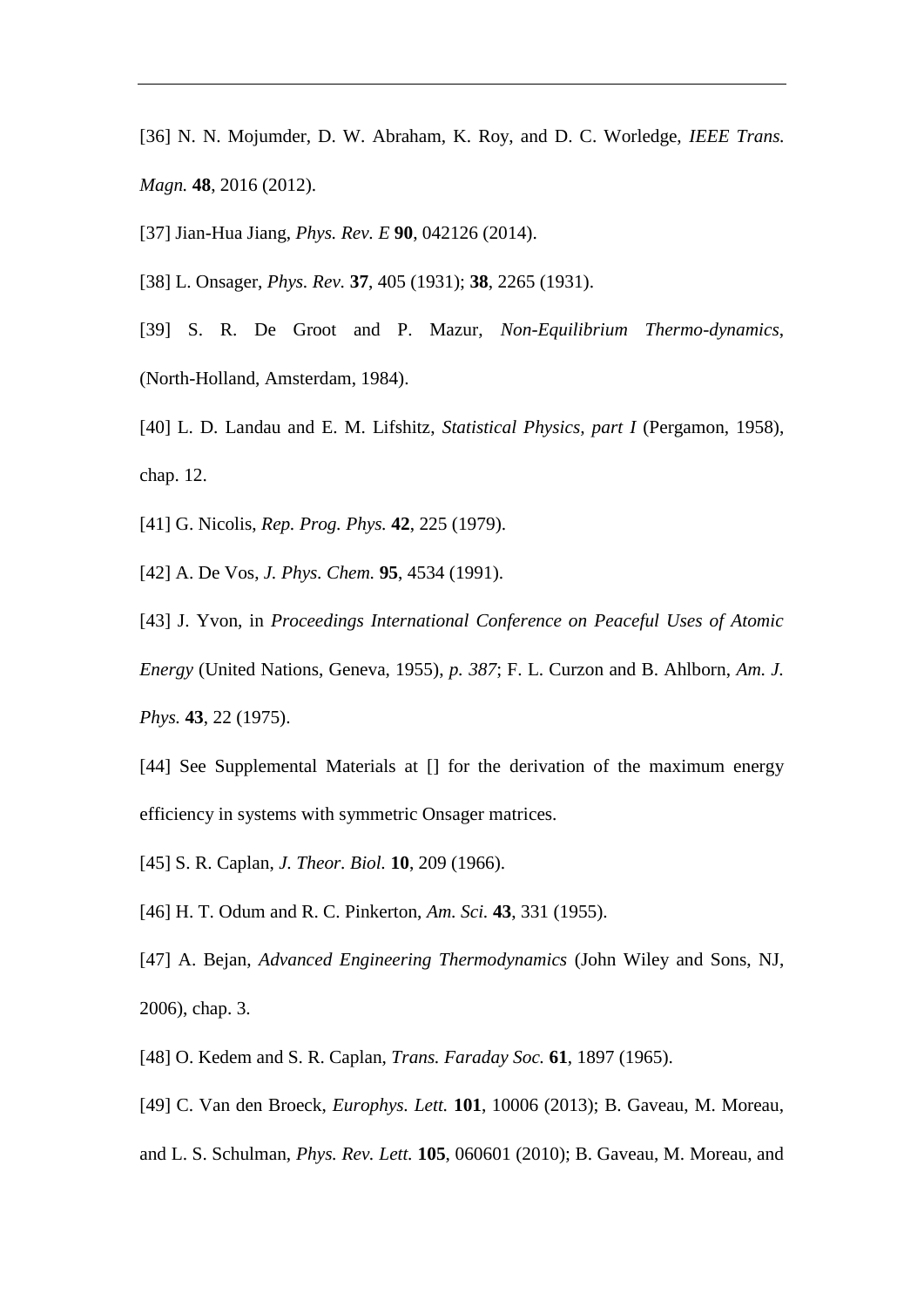L. S. Schulman, *Phys. Rev. E* **82**, 051109 (2010); U. Seifert, *Phys. Rev. Lett.* **106**, 020601 (2011); U. Seifert, *Rep. Prog. Phys.* **75**, 126001 (2012).

[50] Gerrit E. W. Bauer, Stefan Bretzel, Arne Brataas, and Yaroslav Tserkovnyak, *Phys. Rev. B* **81**, 024427 (2010).

[51] J. Flipse, F.K. Dejene, D. Wagenaar, G. E. W. Bauer, J. Ben Youssef, and B. J. van Wees, *Phys. Rev. Lett.* **113**, 027601 (2014).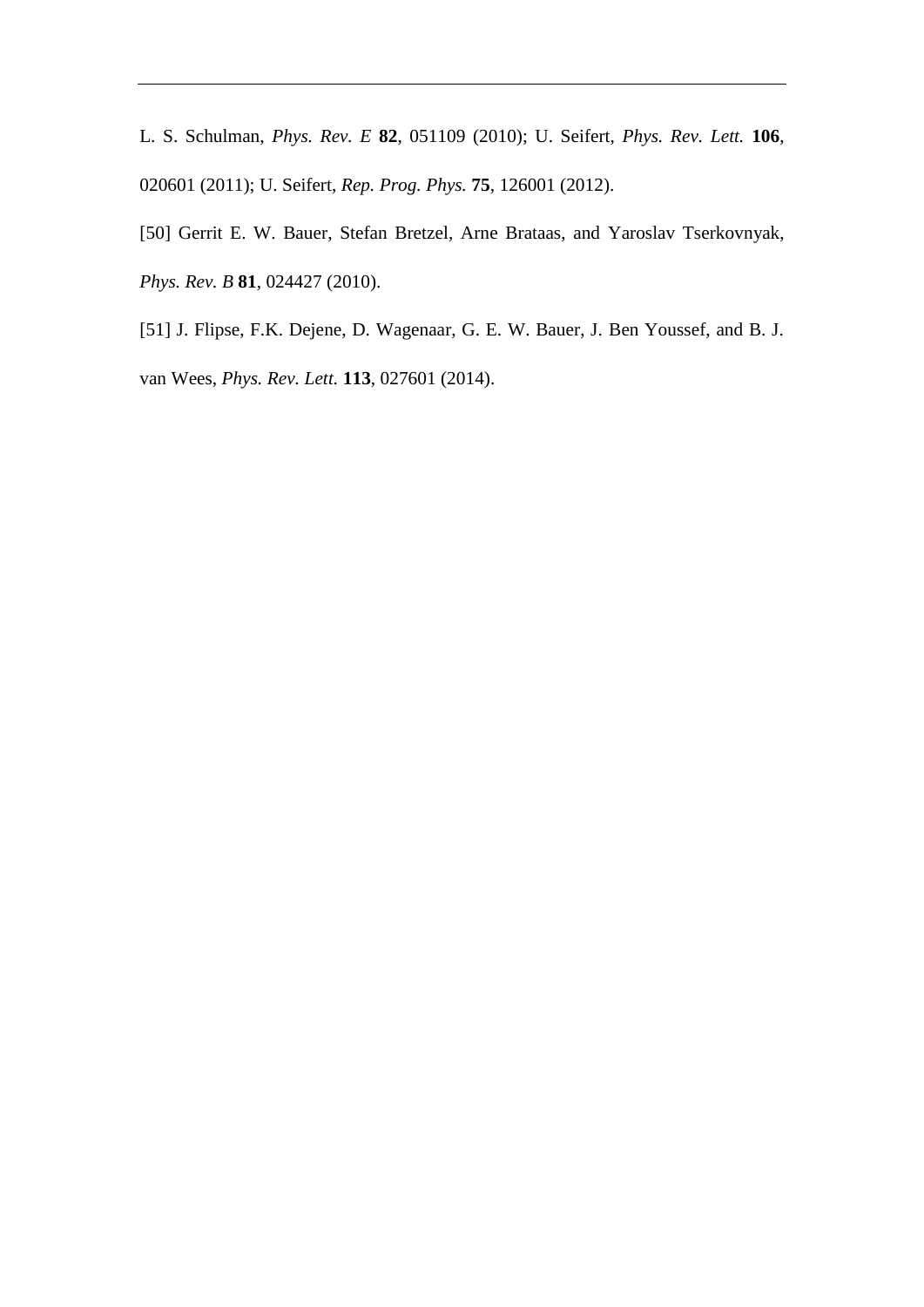

FIG. 1. (Color online) (a) Schematic of electrical and thermal currents induced a 1D head-to-head DW motion in a ferromagnetic nanowire. (b) The energy efficiency,  $\phi$ , as a function of the ratio of the input currents and output current,  $\frac{\partial}{\partial y} / \frac{\partial}{\partial w}$  and  $\frac{\partial}{\partial z} / \frac{\partial}{\partial w}$ . The parameters are  $P = 0.5$ ,  $S =$  $100 \mu V/K$  and  $S' = -80 \mu V/K$ . The device does not work as current-driven DW motion function in the white region.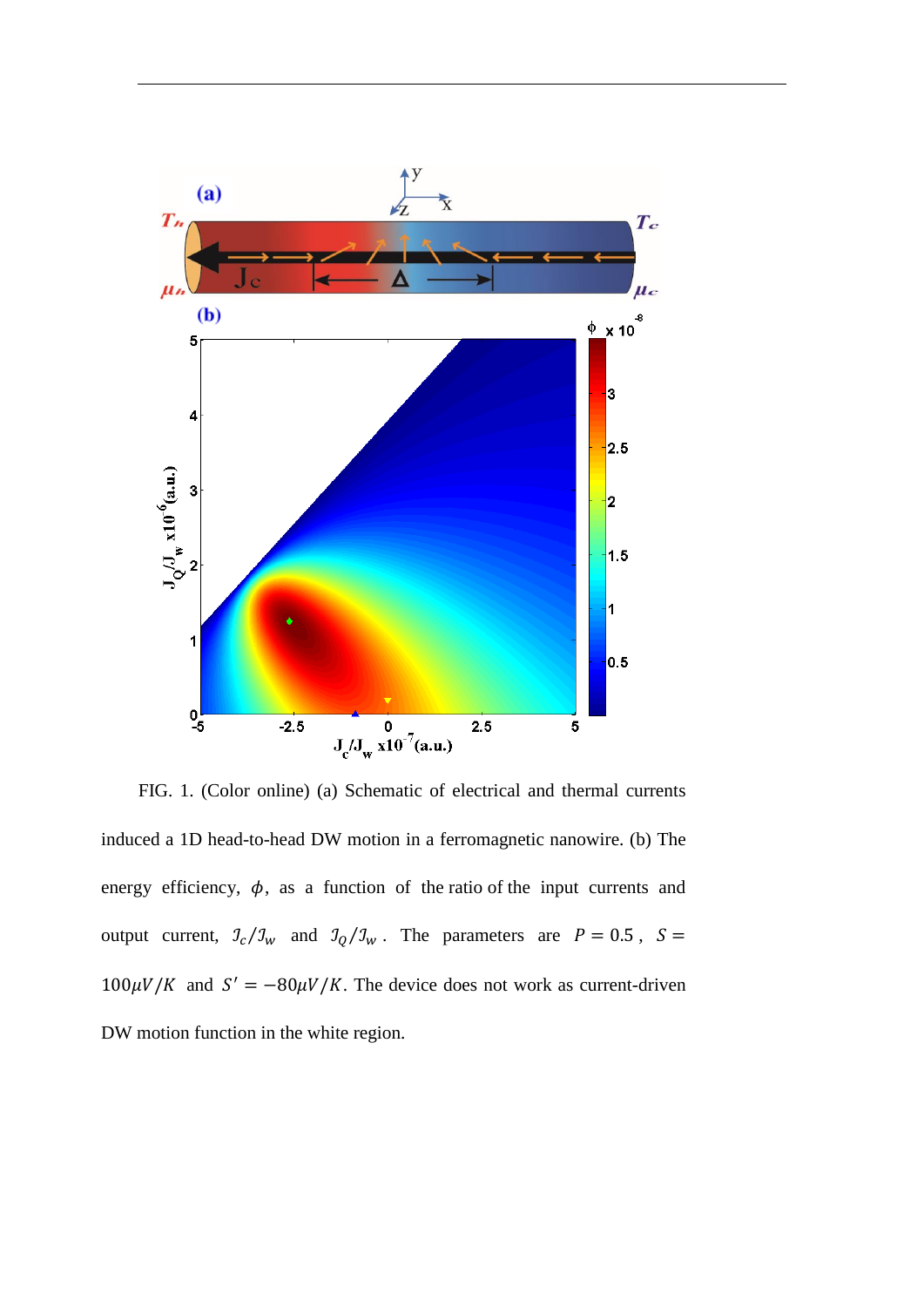

FIG. 2. (Color online) (a) The enhancement factor of the maximum energy efficiency due to the cooperative effect,  $\frac{\phi}{max(\phi_{cw}, \phi_{Qw})}$ , as a function of P and S'. (b) The enhancement factor of the maximum energy efficiency as a function of the thermoelectric coupling coefficient  $q_{cQ}$ . The red dashed line represents the condition with  $\frac{\phi}{\max(\phi_{cw}, \phi_{Qw})} = 1$ , which is reached at the green triangle point.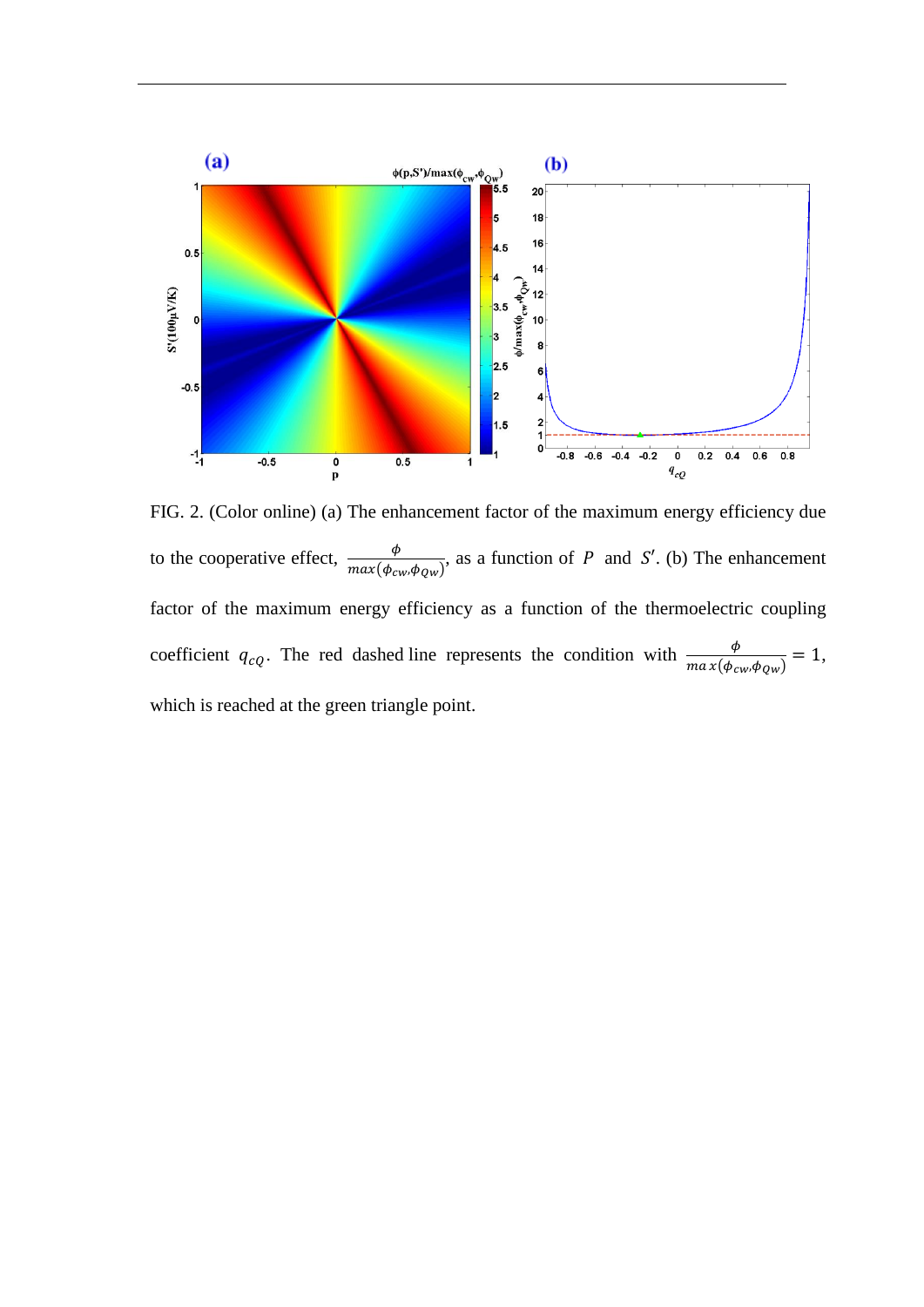

FIG. 3. (Color online) Schematic of (a) the spin-thermoelectric power generator and (b) the spin-thermoelectric cooling/heat-pumper. A spin-thermoelectric ("spin-TE") material (i.e., a conducting magnetic material) sandwiched between two ferromagnetic (FM) electrodes with different temperature,  $T_h > T_c$ , where the subscripts h and c denoting the hot and cold terminals, respectively.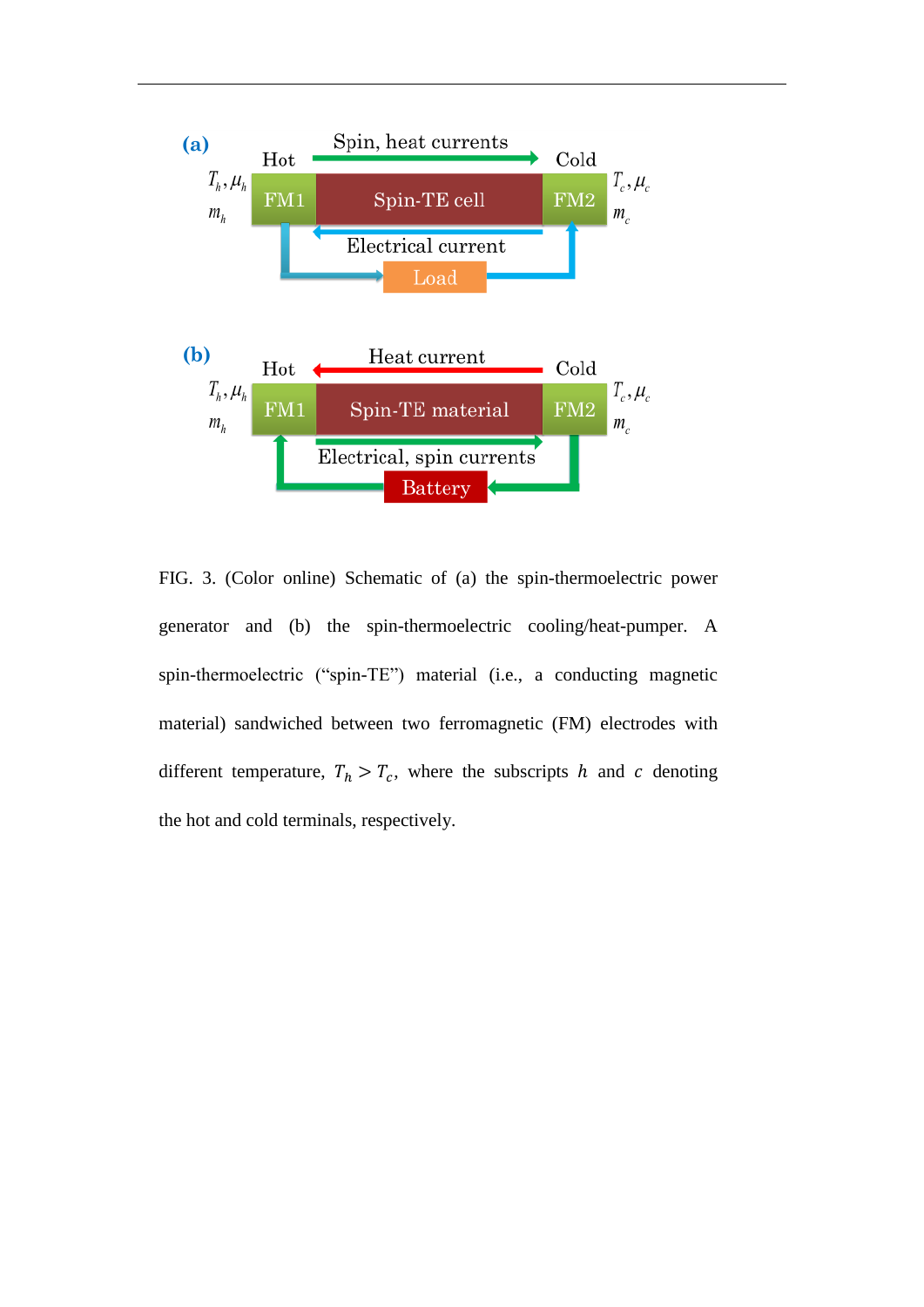

FIG. 4. (Color online) Spin-thermoelectric power generation. (a) The enhancement factor of the figure of merit due to cooperative effects,  $\xi / max(\xi_{TE}, \xi_{SE})$ , as a function of P and S'. The parameters are  $S = 50 \mu V/K$  and  $T = 300K$ . The heat conductivity is  $\kappa_0 = \sigma LT$  with the Lorenz number of  $L = 2.5 \times 10^{-8} W \Omega K^{-2}$ . (b) The cooperative figure of merit  $\xi$  as a function of P and S'. (c) The enhancement factor of the figure of merit as a function of P and  $\lambda_{TE} = \frac{\sigma S^2 T}{r}$  $\frac{S^{2}I}{\kappa_{0}}$  for  $S' = 25\mu V/K$ . (d) The enhancement factor of the figure of merit as a function of S' and  $\lambda_{TE} = \frac{\sigma S^2 T}{K}$  $\frac{S}{\kappa_0}$  for  $P = 0.5$ . In all of the above figures, the white regions are forbidden by the second-law of thermodynamics.